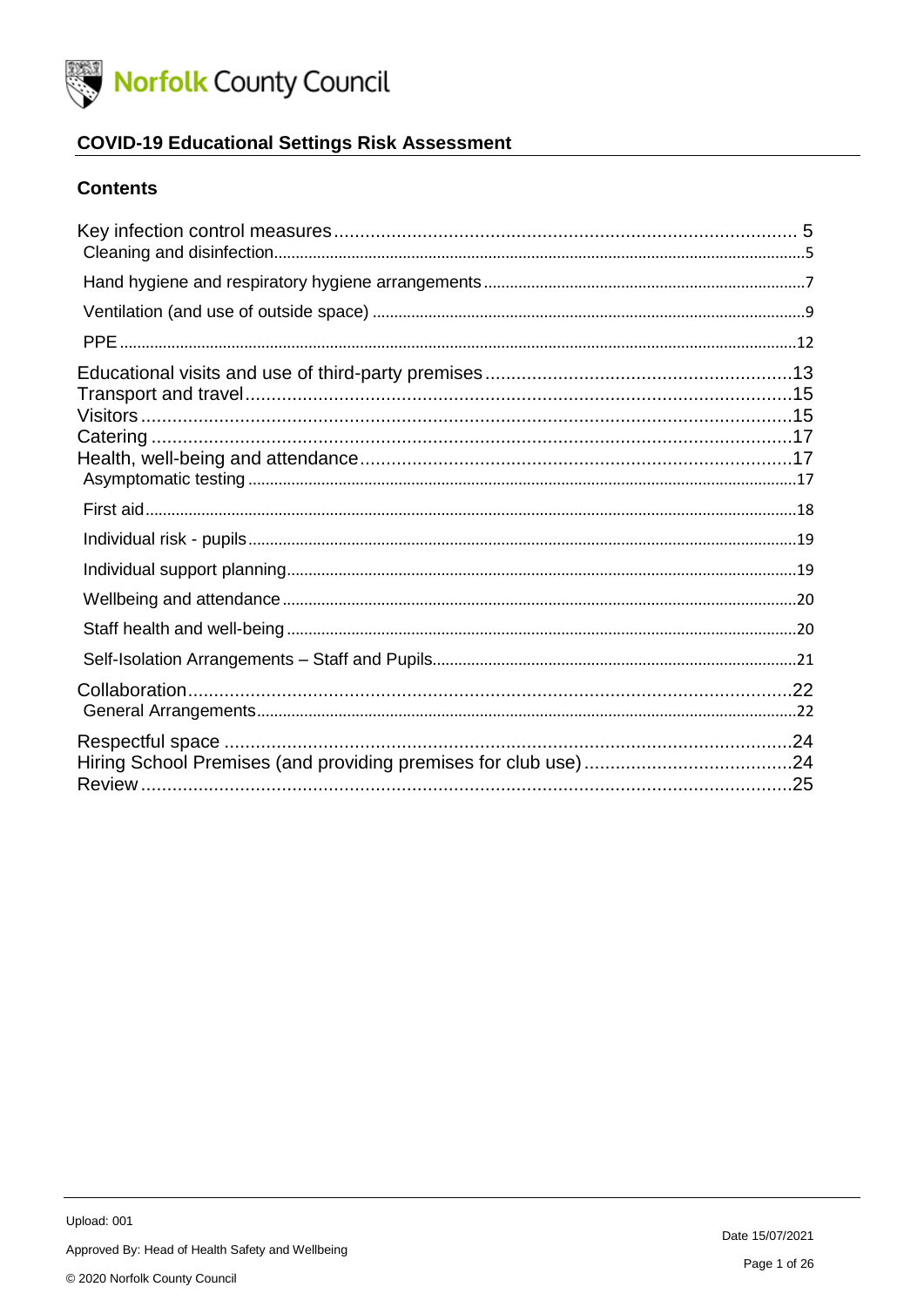

The health, safety and well-being of all staff and pupils is of utmost importance to us.

This template does not follow the traditional format for a risk assessment. It only covers the control measures needed to manage the risks presented by COVID-19 as low as is possible, in line with community risk levels, therefore the need for scoring or prioritising control implementation is negated. The measures relate to all the persons who may be affected at your setting staff, pupils and visitors. Settings are required to review the identified control measures and describe how they are implementing these in the notes box. Where a control measure does not apply to your setting you can delete the line or enter NA. You may need to add additional control measures specific to your setting, additional space is provided at the end of the form for this purpose.

The control measures that are now needed are very different to those that were previously required when the consequences associated with COVID-19 were significant. More information on the measures identified here is available in the Compliance Code for all educational settings.

Please note: all COVID-19 guidance is available through HR InfoSpace and Norfolk Schools

For ease of reference, changes that are made to this document are detailed below:

| Date of change                                                                                                               | <b>Section, Page and Change</b> |
|------------------------------------------------------------------------------------------------------------------------------|---------------------------------|
| 15/07/2021                                                                                                                   | <b>New</b>                      |
| 31/08/2021<br>Updated<br>sections<br>Educational<br>visits for<br>international<br>travel<br>Visitors-<br>key<br>contractors |                                 |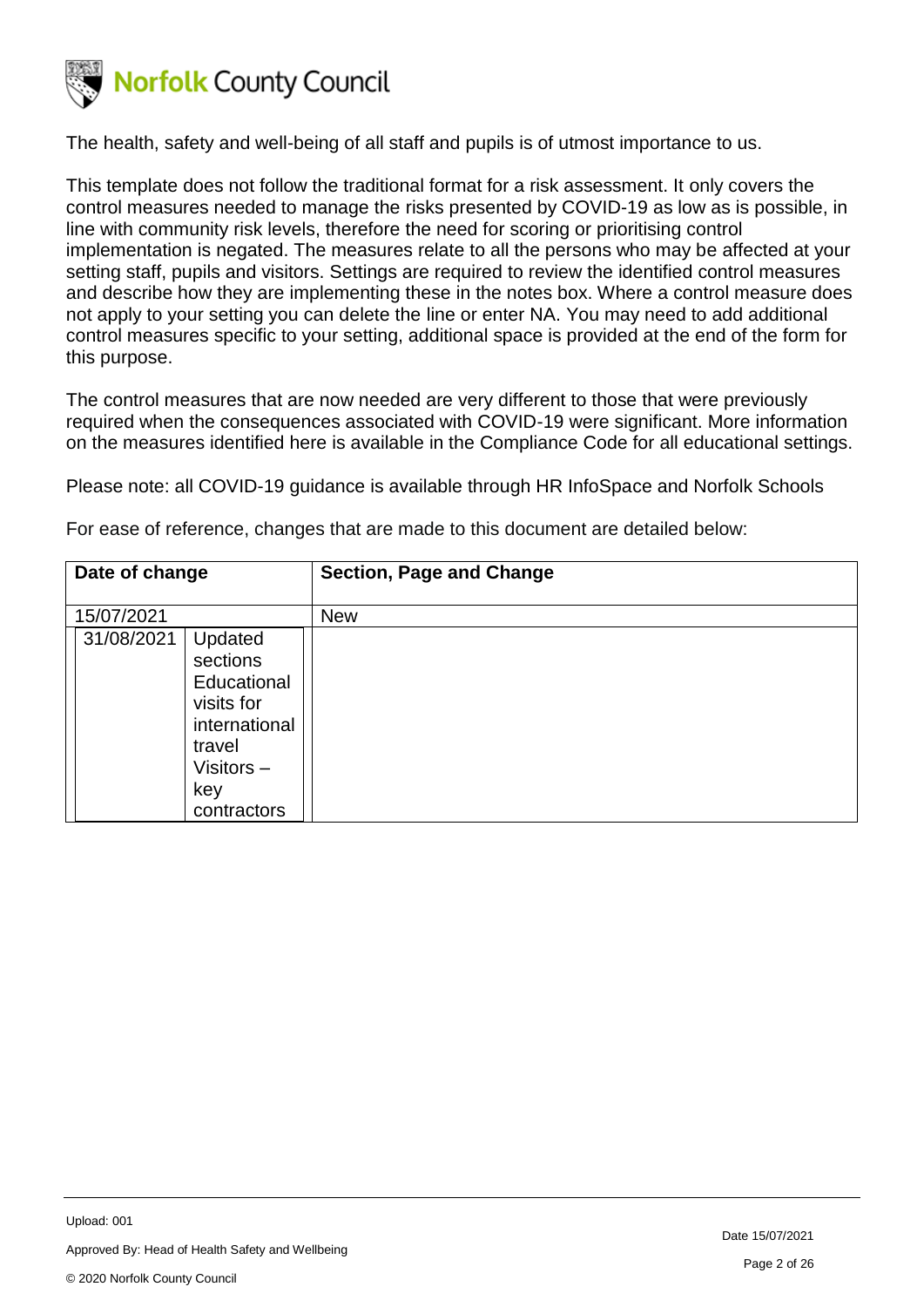

| <b>Setting/Premises:</b>        | The Dove Federation (Caston and Parker's Primary academies)                  |  |                                                  |  |
|---------------------------------|------------------------------------------------------------------------------|--|--------------------------------------------------|--|
| Location:                       | Caston primary academy in Caston and Parker's primary academy in Saham Toney |  |                                                  |  |
| <b>Assessment Date:</b>         | 22 <sup>nd</sup> October 2021                                                |  | <b>Last Review Date:</b> $3^{rd}$ September 2021 |  |
| <b>Assessment completed by:</b> | Sarah Disney                                                                 |  |                                                  |  |

| <b>MONITORING GRID</b>    |                                                                                                                                                                                                                                                                                                                                                                                 |                                     |  |
|---------------------------|---------------------------------------------------------------------------------------------------------------------------------------------------------------------------------------------------------------------------------------------------------------------------------------------------------------------------------------------------------------------------------|-------------------------------------|--|
| <b>Week/date</b>          | <b>Update</b> (outline of change/s made)                                                                                                                                                                                                                                                                                                                                        | Page                                |  |
| 3 <sup>rd</sup> November  | Risk assessment updated regarding face coverings outside.<br>External staff e.g. supply/sports coaches who work in multiple settings to wear a<br>mask.<br>Parents who are high risk collection and drop off procedures.                                                                                                                                                        | Various-<br>highlighted in<br>blue. |  |
| 12 <sup>th</sup> November | After a positive covid 19 case at Parker's. Norfolk outbreak team contacted me. They<br>went through the risk assessment and did not make any recommendations on what we<br>need to change.<br>Caston breakfast club has now grown in size. Children to sit at class bubble tables<br>which are 2m apart.<br>Sports clubs suspended following the government imposed lock down. | Various                             |  |
| 17 <sup>th</sup> November | Following a change in direction. Sports clubs as they only involve one class group are<br>allowed to resume.<br>Temporary staff update                                                                                                                                                                                                                                          | Various highlighted<br>in green     |  |
| 30/11/2020                | Changes to music provision to reflect music service risk assessment. Norfolk music<br>service risk assessment information has been sent to all class teachers who need to<br>know this information.                                                                                                                                                                             | Various in grey.                    |  |
| 3rd January 2021          | Where staff have to work across bubbles they will be asked to wear PPE e.g. face<br>mask/shield, apron and gloves.<br>Temperature checks to be taken of all staff and pupils from 5 <sup>th</sup> January 2021<br>Extremely critical staff with a shielding letter to work from home or not attend site if<br>unable to work from home.                                         | Various highlights<br>in blue       |  |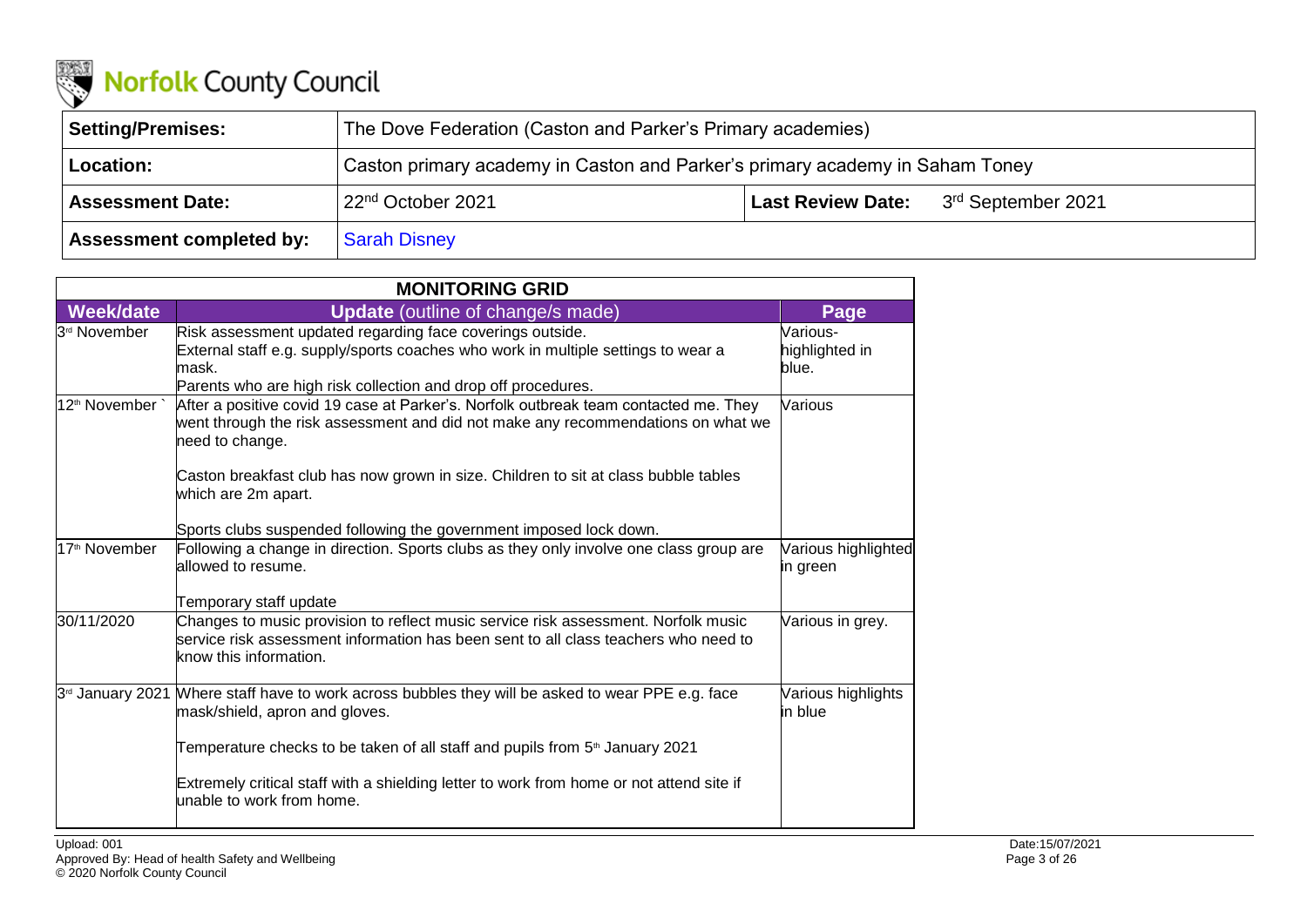

| ITT training section updated as we have PGCE students starting in January.<br>7 <sup>th</sup> January 2021 Updated to include most recent information from compliance code (31 December<br><b>Updated section</b><br>update, released 4 January)<br>titled lockdown<br>guidance at the<br>All references to 14 day isolation period have been changed to 10 days.<br>start of the risk<br>assessment and<br>amendment to reflect that 15 minutes tier 4<br>parts highlighted in<br>can be accumulated.<br>purple further<br>down.<br>PE, sport and physical activity in Tier 4 update<br>New information for messy play<br>Educational visits – updated to reflect that visits may be restricted as a result of Tier<br>requirements<br>Extra- curricular provision and wraparound care in all tiers – updated<br>Update to reflect that young people aged 11 and over must wear a face<br>covering on all transport provided in connection with transport to and from school<br>updated to confirm that fans should only be used in well-ventilated areas<br>Amended to reflect face covering requirements in Tiers 2,3 and 4<br>Update to reflect the change that the extension period Paediatric First Aid Certificates<br>deadline has passed<br>Additional restrictions in line with local tier restrictions for the hire of school premises<br>All staff asked to wear face-covering from 8th January in response to new strain of<br>COVID <sub>19</sub> | Pupils to attend school in PE kits on PE days from 5 <sup>th</sup> January 2021 so as to avoid<br>unnecessary moving around school. |  |
|-----------------------------------------------------------------------------------------------------------------------------------------------------------------------------------------------------------------------------------------------------------------------------------------------------------------------------------------------------------------------------------------------------------------------------------------------------------------------------------------------------------------------------------------------------------------------------------------------------------------------------------------------------------------------------------------------------------------------------------------------------------------------------------------------------------------------------------------------------------------------------------------------------------------------------------------------------------------------------------------------------------------------------------------------------------------------------------------------------------------------------------------------------------------------------------------------------------------------------------------------------------------------------------------------------------------------------------------------------------------------------------------------------------------------------------------------------------------|-------------------------------------------------------------------------------------------------------------------------------------|--|
|                                                                                                                                                                                                                                                                                                                                                                                                                                                                                                                                                                                                                                                                                                                                                                                                                                                                                                                                                                                                                                                                                                                                                                                                                                                                                                                                                                                                                                                                 |                                                                                                                                     |  |
|                                                                                                                                                                                                                                                                                                                                                                                                                                                                                                                                                                                                                                                                                                                                                                                                                                                                                                                                                                                                                                                                                                                                                                                                                                                                                                                                                                                                                                                                 |                                                                                                                                     |  |
|                                                                                                                                                                                                                                                                                                                                                                                                                                                                                                                                                                                                                                                                                                                                                                                                                                                                                                                                                                                                                                                                                                                                                                                                                                                                                                                                                                                                                                                                 |                                                                                                                                     |  |
|                                                                                                                                                                                                                                                                                                                                                                                                                                                                                                                                                                                                                                                                                                                                                                                                                                                                                                                                                                                                                                                                                                                                                                                                                                                                                                                                                                                                                                                                 |                                                                                                                                     |  |
|                                                                                                                                                                                                                                                                                                                                                                                                                                                                                                                                                                                                                                                                                                                                                                                                                                                                                                                                                                                                                                                                                                                                                                                                                                                                                                                                                                                                                                                                 |                                                                                                                                     |  |
|                                                                                                                                                                                                                                                                                                                                                                                                                                                                                                                                                                                                                                                                                                                                                                                                                                                                                                                                                                                                                                                                                                                                                                                                                                                                                                                                                                                                                                                                 |                                                                                                                                     |  |
|                                                                                                                                                                                                                                                                                                                                                                                                                                                                                                                                                                                                                                                                                                                                                                                                                                                                                                                                                                                                                                                                                                                                                                                                                                                                                                                                                                                                                                                                 |                                                                                                                                     |  |
|                                                                                                                                                                                                                                                                                                                                                                                                                                                                                                                                                                                                                                                                                                                                                                                                                                                                                                                                                                                                                                                                                                                                                                                                                                                                                                                                                                                                                                                                 |                                                                                                                                     |  |
|                                                                                                                                                                                                                                                                                                                                                                                                                                                                                                                                                                                                                                                                                                                                                                                                                                                                                                                                                                                                                                                                                                                                                                                                                                                                                                                                                                                                                                                                 |                                                                                                                                     |  |
|                                                                                                                                                                                                                                                                                                                                                                                                                                                                                                                                                                                                                                                                                                                                                                                                                                                                                                                                                                                                                                                                                                                                                                                                                                                                                                                                                                                                                                                                 |                                                                                                                                     |  |
|                                                                                                                                                                                                                                                                                                                                                                                                                                                                                                                                                                                                                                                                                                                                                                                                                                                                                                                                                                                                                                                                                                                                                                                                                                                                                                                                                                                                                                                                 |                                                                                                                                     |  |
|                                                                                                                                                                                                                                                                                                                                                                                                                                                                                                                                                                                                                                                                                                                                                                                                                                                                                                                                                                                                                                                                                                                                                                                                                                                                                                                                                                                                                                                                 |                                                                                                                                     |  |
|                                                                                                                                                                                                                                                                                                                                                                                                                                                                                                                                                                                                                                                                                                                                                                                                                                                                                                                                                                                                                                                                                                                                                                                                                                                                                                                                                                                                                                                                 |                                                                                                                                     |  |
| Where possible 2m distance to be maintained.                                                                                                                                                                                                                                                                                                                                                                                                                                                                                                                                                                                                                                                                                                                                                                                                                                                                                                                                                                                                                                                                                                                                                                                                                                                                                                                                                                                                                    |                                                                                                                                     |  |
|                                                                                                                                                                                                                                                                                                                                                                                                                                                                                                                                                                                                                                                                                                                                                                                                                                                                                                                                                                                                                                                                                                                                                                                                                                                                                                                                                                                                                                                                 |                                                                                                                                     |  |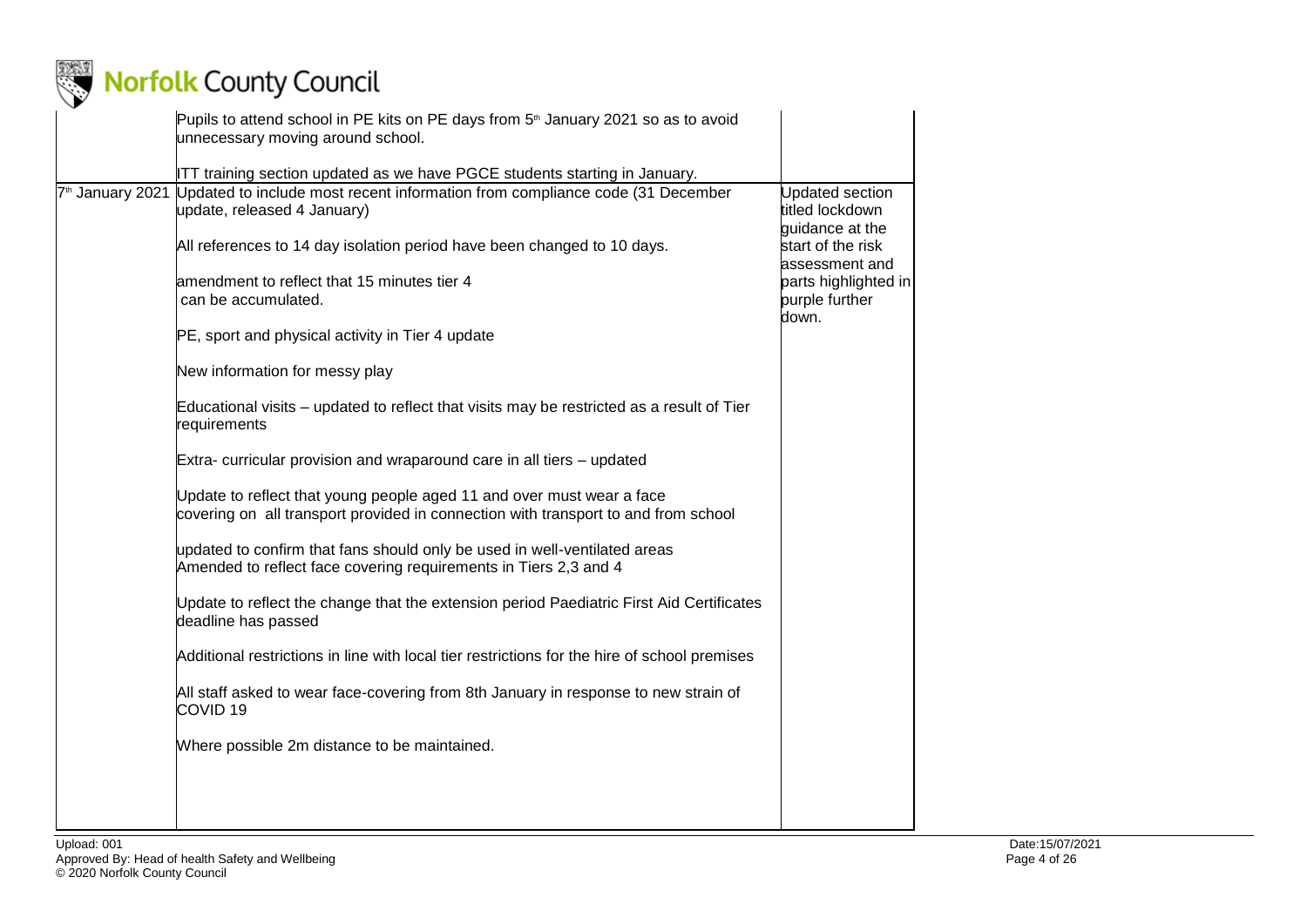

| 13 <sup>th</sup> January | Updated compliance code and supplementary risk assessment added to Pg 5 and 6                                                                                                                |                                  |
|--------------------------|----------------------------------------------------------------------------------------------------------------------------------------------------------------------------------------------|----------------------------------|
| 2021                     | the risk assessment                                                                                                                                                                          |                                  |
| 2 <sup>nd</sup> March    | Updated in line with the NCC updated risk assessment and compliance                                                                                                                          | Updated in red                   |
| 2021                     | code.                                                                                                                                                                                        | highlight.                       |
| 20/4/2021                | Update to reflect changes in government guidance relating to<br>wraparound care, educational visits and sporting competitions. Changes<br>highlighted in grey. See page 11 Physical activity | Highlighted in<br>purple         |
|                          | Page 14 Educational visits and Page 15 Extra curriculum and wrap<br>around visits                                                                                                            |                                  |
|                          | Updated to reflect EHT movement across the federation                                                                                                                                        |                                  |
|                          | Swimming information is also updated.                                                                                                                                                        |                                  |
| 10/5/2021                | Updated guidance on singing in class and updated ks2 bubble at Caston                                                                                                                        | Highlighted<br>guidance in blue. |
| $15th$ June 2021         | Updated template and added additional information                                                                                                                                            | Highlighted in red               |
| $20th$ and $21st$        | Updated guidance on parents attending school and masks etc                                                                                                                                   | Highlighted in                   |
| October 2021             |                                                                                                                                                                                              | yellow                           |
| 29 <sup>th</sup>         | Updated guidance on face coverings in communal spaces and temporary Highlighted in                                                                                                           |                                  |
| November                 | measures introduced at Parker's                                                                                                                                                              | purple                           |
| 2021                     |                                                                                                                                                                                              |                                  |
|                          |                                                                                                                                                                                              |                                  |

Please describe how you have met with the required control measures in the "Notes and Further Information" column

### **Key infection control measures**

*Cleaning and disinfection*

<span id="page-4-1"></span><span id="page-4-0"></span>

| The setting has developed specific cleaning schedules for items<br>that need cleaning and disinfection. The schedule details all items,<br>frequencies and who is responsible for this following the<br>information detailed in the compliance code. This includes: | Yes | -There is a daily cleaning schedule<br>for each group to clean touch<br>points regularly throughout the<br>day this will be continued in<br>September. |  |
|---------------------------------------------------------------------------------------------------------------------------------------------------------------------------------------------------------------------------------------------------------------------|-----|--------------------------------------------------------------------------------------------------------------------------------------------------------|--|
|---------------------------------------------------------------------------------------------------------------------------------------------------------------------------------------------------------------------------------------------------------------------|-----|--------------------------------------------------------------------------------------------------------------------------------------------------------|--|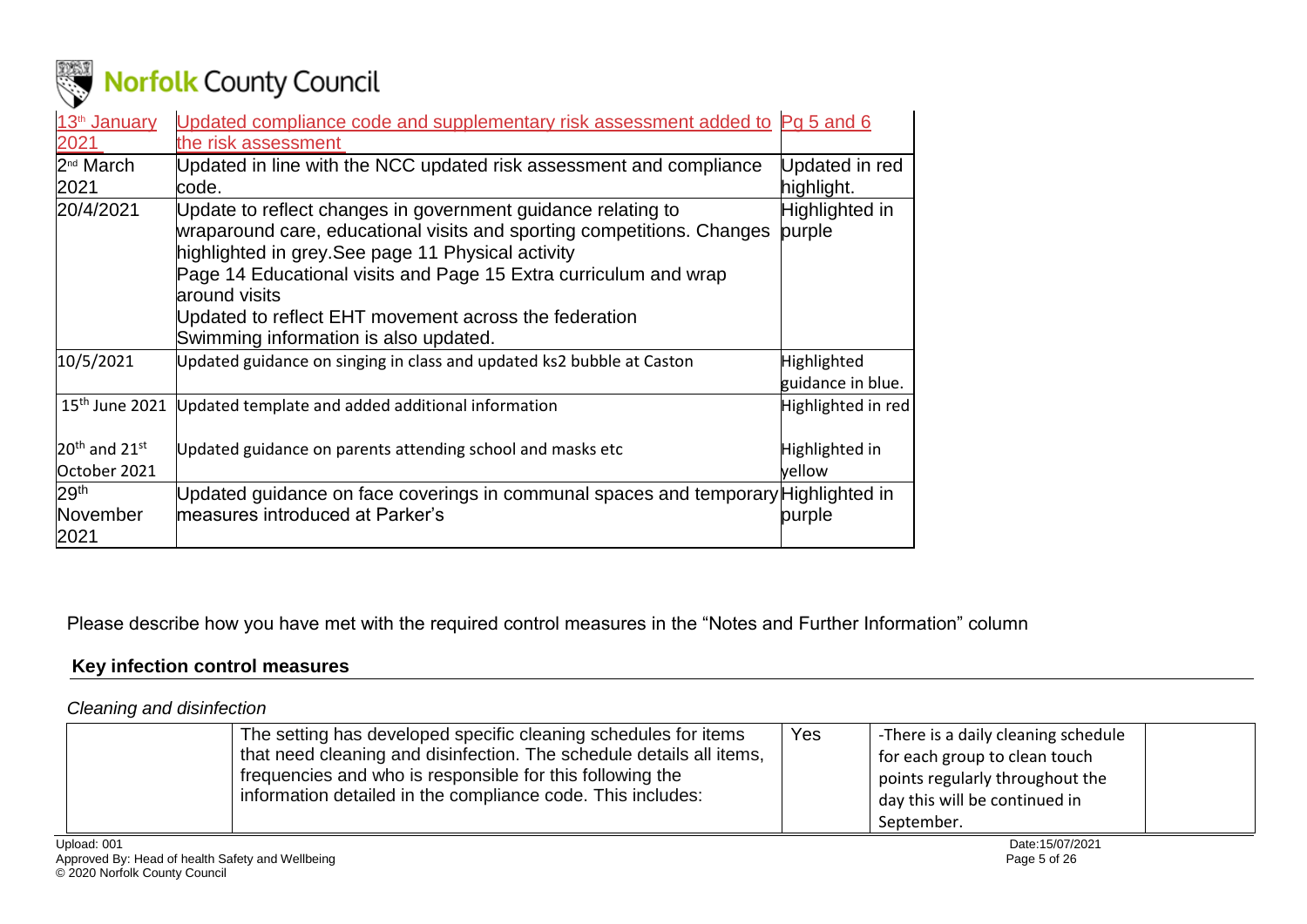

| Cleaning all touch points including those that that are fixed to<br>the premises (inside and out) twice a day<br>Equipment and resources are disinfected on a daily basis as a<br>minimum.<br>Soft furnishings are disinfected with a proprietary fabric<br>$\blacksquare$<br>disinfectant spray.<br>Frequency of cleaning and disinfection of equipment is<br>increased based on risk e.g. the number of different<br>users who are handling equipment and resources, the<br>ability of users to undertake effective hand hygiene<br>Consideration has been given to times of high use and<br>$\bullet$<br>frequency of disinfection increased accordingly where possible.<br>Shared touch points in staff areas such as those on<br>$\bullet$<br>microwaves, kettles, fridges and photocopiers are wiped down<br>before and after use |     | - proprietary fabric disinfectant<br>spray has been ordered to be used<br>in all eyfs and key stage one classes<br>for September.<br>-we employ outside cleaners to<br>clean the schools after school each<br>day.<br>fogging is carried out in rooms<br>where there has been an<br>increase in cases. |  |
|-----------------------------------------------------------------------------------------------------------------------------------------------------------------------------------------------------------------------------------------------------------------------------------------------------------------------------------------------------------------------------------------------------------------------------------------------------------------------------------------------------------------------------------------------------------------------------------------------------------------------------------------------------------------------------------------------------------------------------------------------------------------------------------------------------------------------------------------|-----|--------------------------------------------------------------------------------------------------------------------------------------------------------------------------------------------------------------------------------------------------------------------------------------------------------|--|
| If a surface is visibly dirty it is always cleaned prior to<br>$\bullet$<br>disinfection.                                                                                                                                                                                                                                                                                                                                                                                                                                                                                                                                                                                                                                                                                                                                               | Yes | -we employ outside cleaners to<br>clean the schools after school each<br>day.                                                                                                                                                                                                                          |  |
| Different cleaning equipment is provided for kitchens, toilets,<br>$\bullet$<br>classrooms and office areas.                                                                                                                                                                                                                                                                                                                                                                                                                                                                                                                                                                                                                                                                                                                            | yes | -we employ outside cleaners to<br>clean the schools after school each<br>day. They are responsible for their<br>own stock.                                                                                                                                                                             |  |
| All Staff who undertake cleaning:<br>Know the schedule information.<br>$\bullet$<br>Have received relevant training/instruction<br>$\bullet$<br>Will follow the instructions for cleaning products and<br>$\bullet$<br>disinfectants to ensure it is effective to ensure that all of the<br>surface has disinfectant applied and not to wipe items dry<br>before the required contact time has been achieved.                                                                                                                                                                                                                                                                                                                                                                                                                           | Yes | -caretaker and cleaning contractors<br>have been provided with the<br>compliance code and covid-19<br>additional cleaning information.<br>-the caretaker and cleaning staff<br>check the products that they use to<br>ensure they are still suitable.                                                  |  |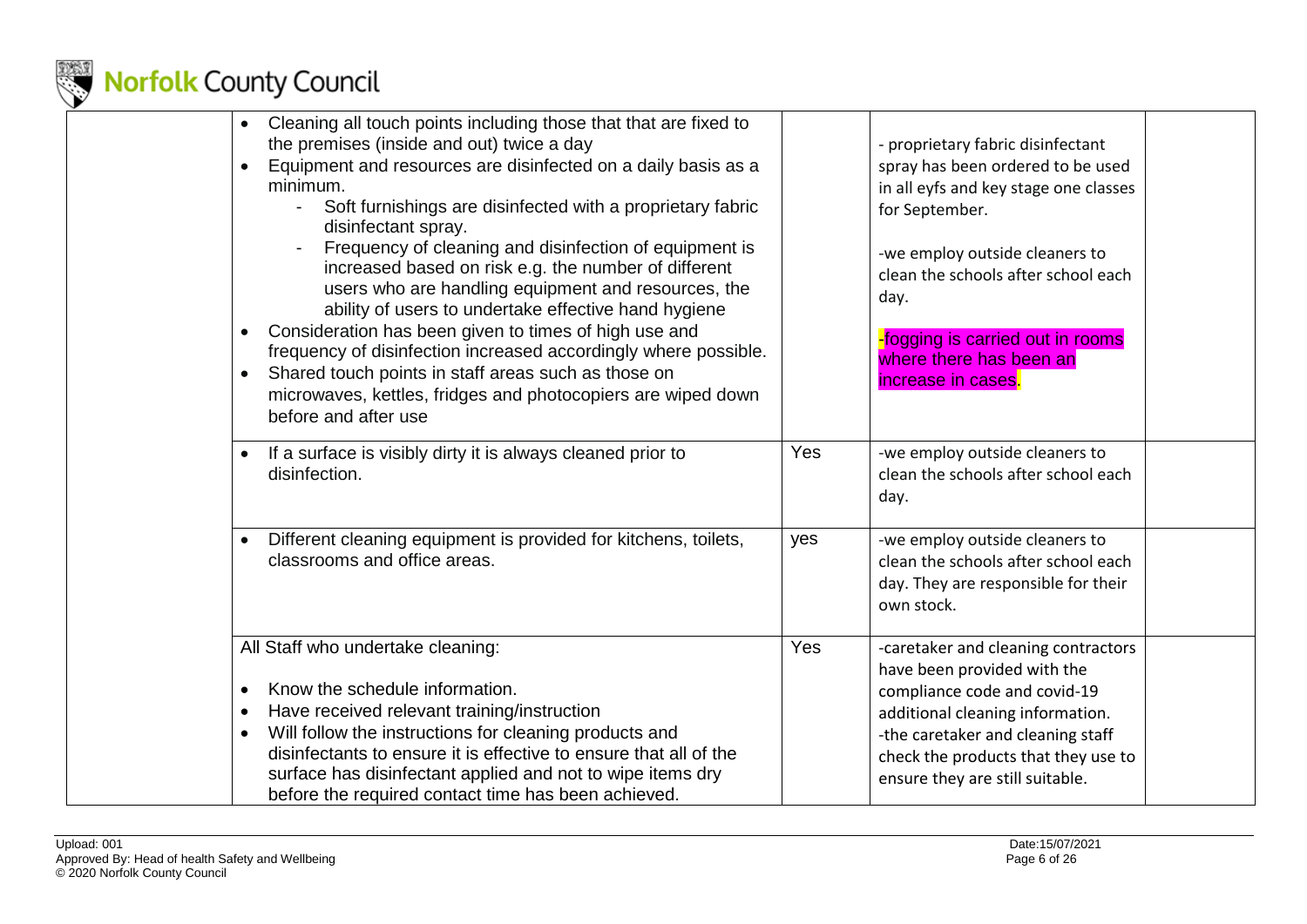

|  | Are provided with disinfectant wipes to enable them to clean<br>and disinfect contact points in teaching spaces and equipment. |  |  |
|--|--------------------------------------------------------------------------------------------------------------------------------|--|--|
|  |                                                                                                                                |  |  |

### *Hand hygiene and respiratory hygiene arrangements*

<span id="page-6-0"></span>

| Hand hygiene<br>Yes<br>Staff are ensuring that hand hygiene is carried out more<br>-Posters are displayed throughout<br>frequently than normal (pupils and themself) in an age<br>the school reminding pupils, staff<br>appropriate way e.g. observing young pupils, instructing in the<br>and visitors to wash their hands,<br>class (How to hand rub and NHS guidance for handwashing).<br>e.g., before entering and leaving<br>Event related prompts are given to pupils by staffafter<br>the school.<br>before when as a more effective means of promoting hand<br>-All children, staff wash their hands<br>hygiene than fixed time prompts.<br>on entry into school, before and<br>Supervision arrangements are in place to support pupils with<br>after break times, after going to<br>handwashing where it is needed.<br>the toilet, before they eat lunch<br>Skin friendly wipes such as baby wipes are provided as an<br>and after and before they go<br>alternative where children are not able to wash their hands due<br>home. Children will be supported<br>to age or health conditions.<br>in washing their hands if they need<br>Hand hygiene frequencies include: arrival, before and after<br>it and will be reminded that they<br>eating, before and after breaks, going to the toilet, before<br>need to be doing it when visiting<br>leaving, after removing a face covering, after handling resources<br>the toilet.<br>(including those taken home) and at other identified intervals<br>-hand sanitiser is provided in each<br>determined by the setting in relation to the activities carried out.<br>classroom, staff room, offices,<br>Pupils and staff are aware of the need to avoid touching their<br>foyer, staff toilets and a<br>eyes, nose or mouth if hands have not been washed.<br>bottle is taken outside for pupils to<br>Staff and pupils have been advised to avoid wearing rings<br>use after using the outside<br>(except for a plain band) in order to ensure thorough<br>playground equipment.<br>handwashing.<br>--staff advised through reading this<br>Entrances are supervised on arrival in the morning to support |  |
|---------------------------------------------------------------------------------------------------------------------------------------------------------------------------------------------------------------------------------------------------------------------------------------------------------------------------------------------------------------------------------------------------------------------------------------------------------------------------------------------------------------------------------------------------------------------------------------------------------------------------------------------------------------------------------------------------------------------------------------------------------------------------------------------------------------------------------------------------------------------------------------------------------------------------------------------------------------------------------------------------------------------------------------------------------------------------------------------------------------------------------------------------------------------------------------------------------------------------------------------------------------------------------------------------------------------------------------------------------------------------------------------------------------------------------------------------------------------------------------------------------------------------------------------------------------------------------------------------------------------------------------------------------------------------------------------------------------------------------------------------------------------------------------------------------------------------------------------------------------------------------------------------------------------------------------------------------------------------------------------------------------------------------------------------------------------------------------------------------------------------------------------------------------------|--|
|---------------------------------------------------------------------------------------------------------------------------------------------------------------------------------------------------------------------------------------------------------------------------------------------------------------------------------------------------------------------------------------------------------------------------------------------------------------------------------------------------------------------------------------------------------------------------------------------------------------------------------------------------------------------------------------------------------------------------------------------------------------------------------------------------------------------------------------------------------------------------------------------------------------------------------------------------------------------------------------------------------------------------------------------------------------------------------------------------------------------------------------------------------------------------------------------------------------------------------------------------------------------------------------------------------------------------------------------------------------------------------------------------------------------------------------------------------------------------------------------------------------------------------------------------------------------------------------------------------------------------------------------------------------------------------------------------------------------------------------------------------------------------------------------------------------------------------------------------------------------------------------------------------------------------------------------------------------------------------------------------------------------------------------------------------------------------------------------------------------------------------------------------------------------|--|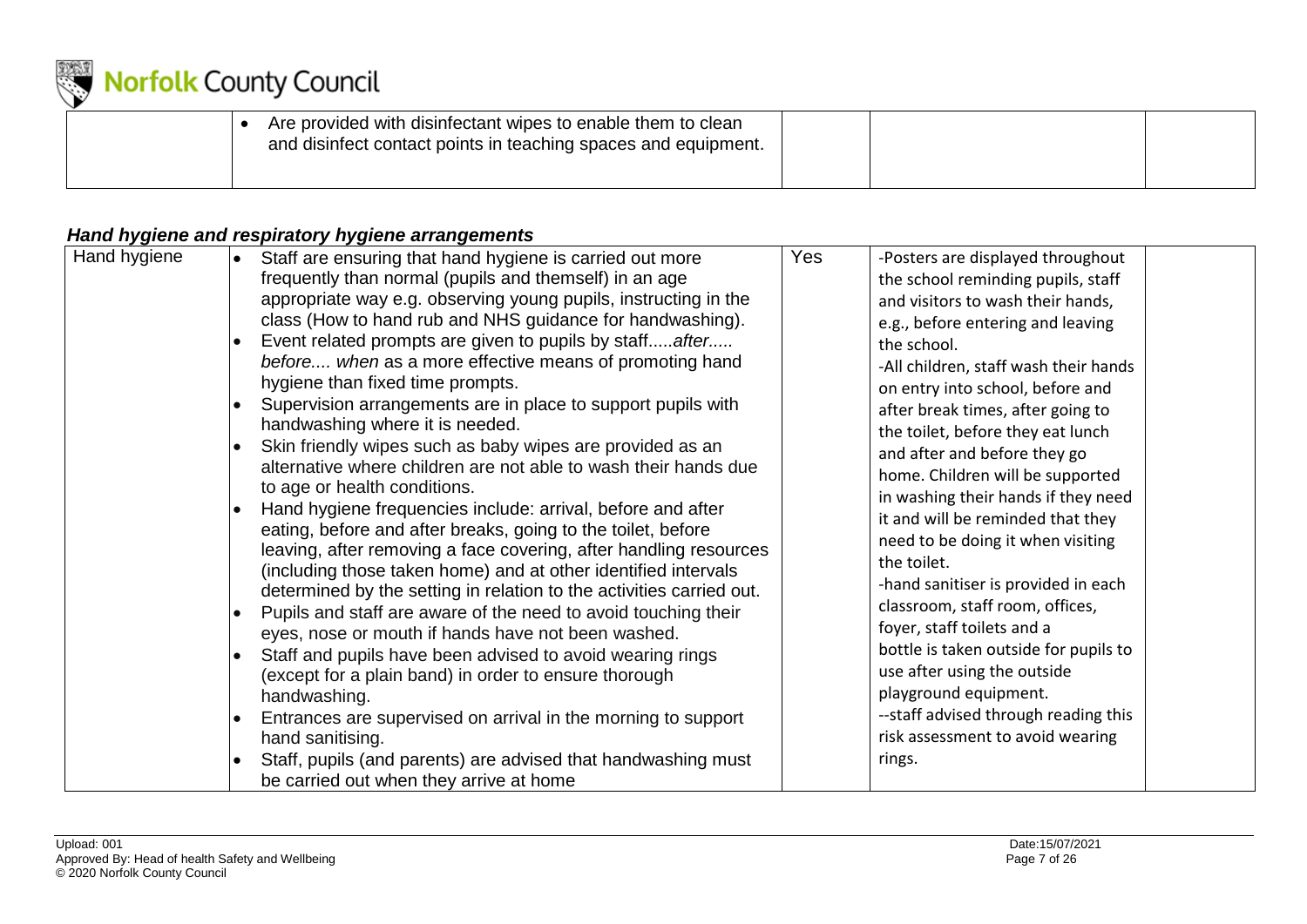

|                                                                                                                                                                                                                                                                                                                                                                                                                                                                                            |           | --staff will remind pupils not to<br>touch their faces with unwashed<br>hands.<br>-Staff will follow the same<br>principles and if dealing with a<br>medical incident involving the face<br>staff will wash their hands and<br>wear gloves before touching<br>another person's face.                                                                    |  |
|--------------------------------------------------------------------------------------------------------------------------------------------------------------------------------------------------------------------------------------------------------------------------------------------------------------------------------------------------------------------------------------------------------------------------------------------------------------------------------------------|-----------|---------------------------------------------------------------------------------------------------------------------------------------------------------------------------------------------------------------------------------------------------------------------------------------------------------------------------------------------------------|--|
| Hand washing is carried out using running water (static bowls are<br>not used)                                                                                                                                                                                                                                                                                                                                                                                                             | Yes       | -All children, staff wash their hands<br>on entry into school, before and<br>after break times, after going to<br>the toilet, before they eat lunch<br>and after and before they go<br>home. Children will be supported<br>in washing their hands if they need<br>it and will be reminded that they<br>need to be doing it when visiting<br>the toilet. |  |
| Hand dryers are efficient and effective in quick drying or have been<br>replaced with more efficient dryers or paper towels                                                                                                                                                                                                                                                                                                                                                                | Yes       | -Hand driers are switched off and<br>paper towers are provided.                                                                                                                                                                                                                                                                                         |  |
| Consideration has been given to replacing traditional taps with easy<br>operating lever taps                                                                                                                                                                                                                                                                                                                                                                                               | <b>NA</b> |                                                                                                                                                                                                                                                                                                                                                         |  |
| Hand sanitiser points are provided at key locations around the<br>$\bullet$<br>site including: at all entrance doors to the setting, at the<br>entrance to toilet facilities, at the entrance to dining facilities, at<br>points of high contact such as near non-automatic doors in<br>corridors, lifts and stairs, classrooms, office facilities etc.<br>The location of sanitiser points is reviewed where there are<br>$\bullet$<br>changes to use of different areas of the premises. | Yes       | -hand sanitiser is provided in each<br>classroom, staff room, offices,<br>foyer, staff toilets and a<br>bottle is provided outside for<br>pupils to use after using the<br>outside playground equipment.                                                                                                                                                |  |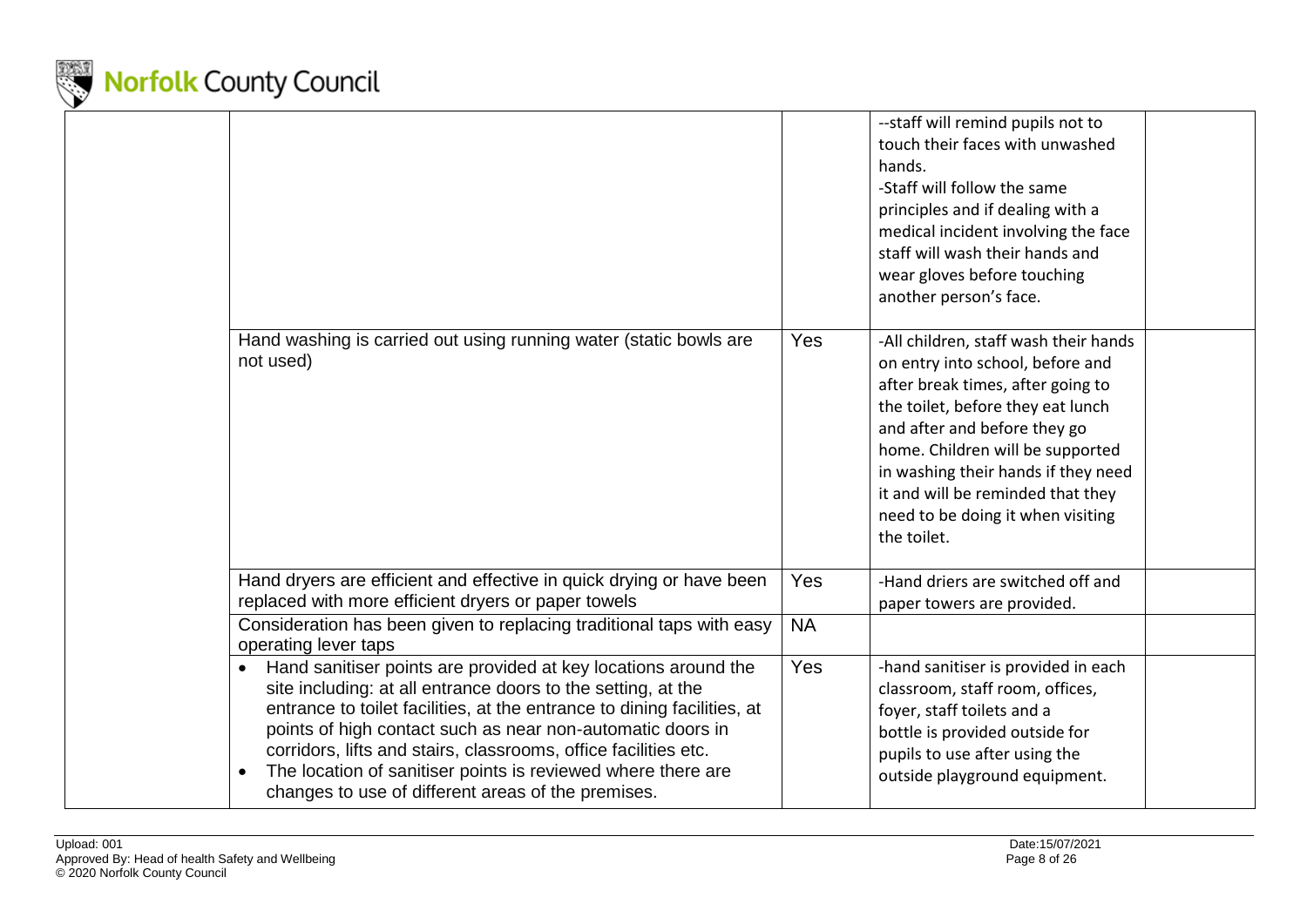

|                        | Hand sanitiser points are checked regularly and stock<br>$\bullet$<br>replenished where necessary.                                                                                                                                                                                                                        |            |                                                                                                                                                                                                                                                                                                        |  |
|------------------------|---------------------------------------------------------------------------------------------------------------------------------------------------------------------------------------------------------------------------------------------------------------------------------------------------------------------------|------------|--------------------------------------------------------------------------------------------------------------------------------------------------------------------------------------------------------------------------------------------------------------------------------------------------------|--|
|                        | Consideration has been be given to outside points being provided<br>in a manner that enables removal and securing at the end of the<br>day e.g. on tables/temporary or movable stands etc.                                                                                                                                | Yes        | -Hand sanitizer outside is on a<br>stand with a drip tray.                                                                                                                                                                                                                                             |  |
|                        | Hand sanitiser points have drip trays to deal with spillages and<br>reduce the slip risk where applicable (such as those affixed to<br>walls)                                                                                                                                                                             | <b>Yes</b> | -Hand sanitizer outside is on a<br>stand with a drip tray.                                                                                                                                                                                                                                             |  |
|                        | Hand sanitiser is stored appropriately and safely according to pupil<br>age and individual risks. Where the provision of hand sanitiser<br>points presents a risk of ingestion, this risk is managed through<br>pupil supervision (contact will be made with Health, Safety and<br>Well-Being where this is not possible) | Yes        | -Hand sanitizer is stored in the<br>classroom for pupil and staff use<br>where there is a concern that a<br>pupil may ingest this it will be<br>stored out if reach.                                                                                                                                   |  |
| Respiratory<br>Hygiene | Tissues and waste bins are provided in classrooms and other<br>areas to ensure good respiratory hygiene.<br>Bins are emptied regularly throughout the day                                                                                                                                                                 | yes        | -Tissues are provided in each<br>classroom so that good respiratory<br>hygiene can be encouraged -<br>promote the 'catch it, bin it, kill it'<br>approach<br>-Bins are in every classroom, toilet<br>etc these are emptied throughout<br>the day- at break time, lunch time<br>and the end of the day. |  |
|                        | All staff and pupils are regularly reminded about following Catch it,<br>Kill it, Bin it requirements.                                                                                                                                                                                                                    | <b>Yes</b> | -Tissues and bins are provided in<br>each classroom so that good<br>respiratory hygiene can be<br>encouraged - promote the 'catch it,<br>bin it, kill it' approach                                                                                                                                     |  |

#### *Ventilation (and use of outside space)*

<span id="page-8-0"></span>

|                | Outside space will be used where it is possible, for example, whole | Yes | -When the weather is warm        |  |
|----------------|---------------------------------------------------------------------|-----|----------------------------------|--|
| Use of outside | school assemblies, lunchtimes and for meetings with staff and       |     | enough collective worship and    |  |
| space          | pupils.                                                             |     | meetings with staff will be held |  |
|                |                                                                     |     | outside.                         |  |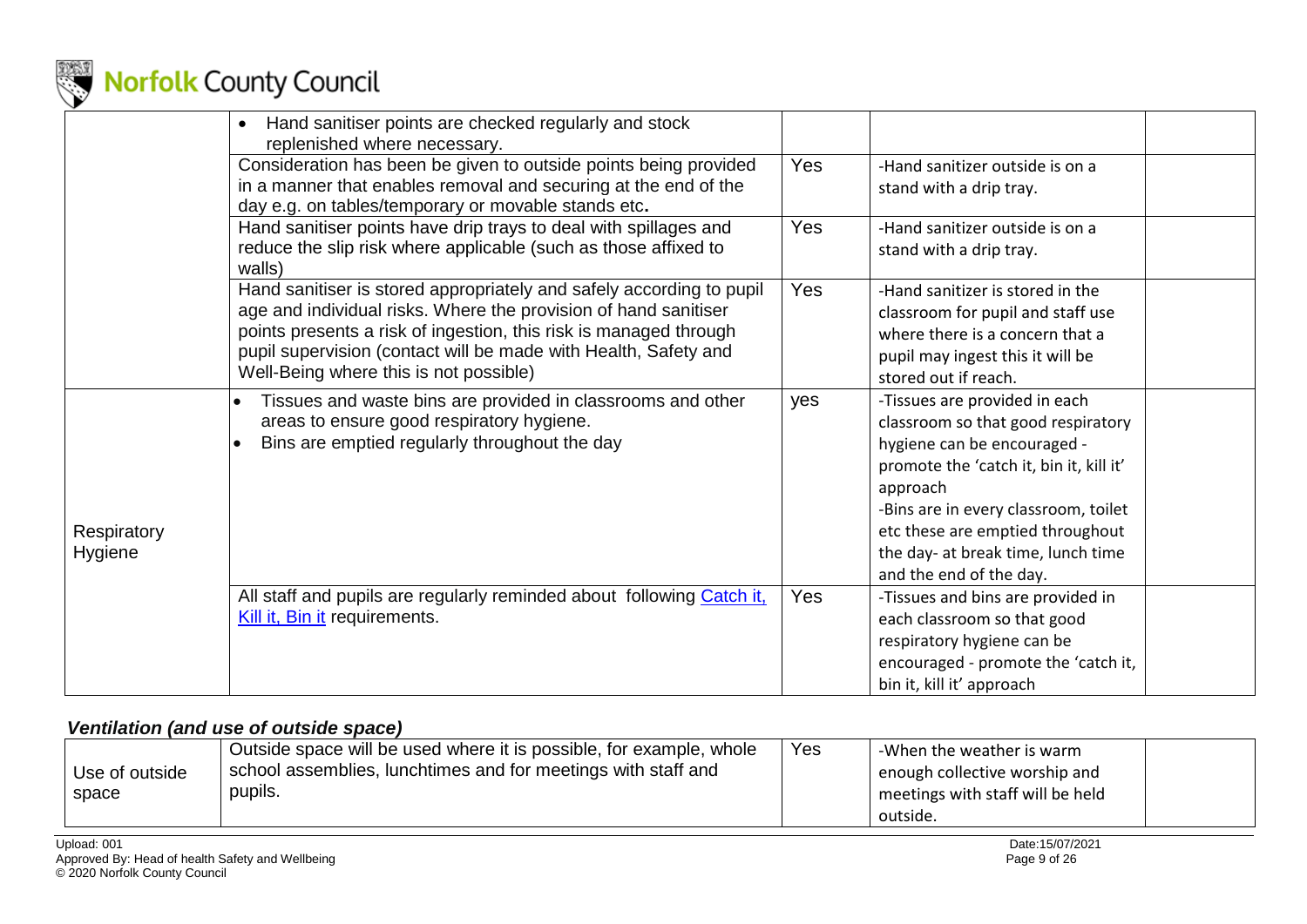

|                           | All areas of the premises have been reviewed including meeting<br>rooms and office spaces.<br>Mechanical ventilation has been checked to ensure it provides<br>fresh air to rooms<br>Where installed, the setup of air conditioning systems has been<br>reviewed and adjusted to maximise the intake of fresh air.<br>Where fresh air provision is not adequate windows are also<br>$\bullet$<br>opened in these areas.<br>Where systems serve multiple buildings or are fully recirculating,<br>$\bullet$<br>advice has been sought from HVAC engineers and<br>recommendations have been implemented. | Yes | - We will ensure that windows are<br>open in all classrooms and if warm<br>enough outside doors so as to<br>allow for good ventilation.<br>is dressing appropriately for the<br>cooler weather, for example<br>encouraging the use of long<br>sleeves, thick tights and jumpers<br>and allowing pupils to wear their<br>coats in the classroom if<br>appropriate                           |  |
|---------------------------|--------------------------------------------------------------------------------------------------------------------------------------------------------------------------------------------------------------------------------------------------------------------------------------------------------------------------------------------------------------------------------------------------------------------------------------------------------------------------------------------------------------------------------------------------------------------------------------------------------|-----|--------------------------------------------------------------------------------------------------------------------------------------------------------------------------------------------------------------------------------------------------------------------------------------------------------------------------------------------------------------------------------------------|--|
| Increasing<br>ventilation | Doors and windows are kept open where possible and safe (in<br>$\bullet$<br>premises with no or limited fresh air mechanical ventilation<br>systems)<br>Where fire doors need to be kept open to support ventilation,<br>$\bullet$<br>alarm activated door openers have been installed to ensure fire<br>safety is maintained.<br>Non fire doors are secured in the open position<br>$\bullet$<br>Window restrictors are fitted where needed for premises user<br>$\bullet$<br>safety and to prevent unauthorised access.                                                                              | Yes | - We will ensure that windows are<br>open in all classrooms and if warm<br>enough outside doors so as to<br>allow for good ventilation.<br>-teachers have been assigned the<br>role of opening windows in their<br>own classrooms.<br>-heads of schools to ensure that<br>staffroom windows are open<br>-staff to open windows in other<br>areas that they are using e.g.<br>group window. |  |
|                           | During cooler weather:<br>Windows are fully opened before rooms are occupied and during<br>breaks.<br>Windows are kept partially open when rooms are in use, windows<br>$\bullet$<br>are selected that are not directly next to work areas/pupils desks<br>or high level windows are open fully and low level opened<br>partially                                                                                                                                                                                                                                                                      | Yes | - In the autumn and winter to<br>ensure thermal comfort is<br>balanced with the need<br>for ventilation a number of<br>practical steps will be taken<br>including:                                                                                                                                                                                                                         |  |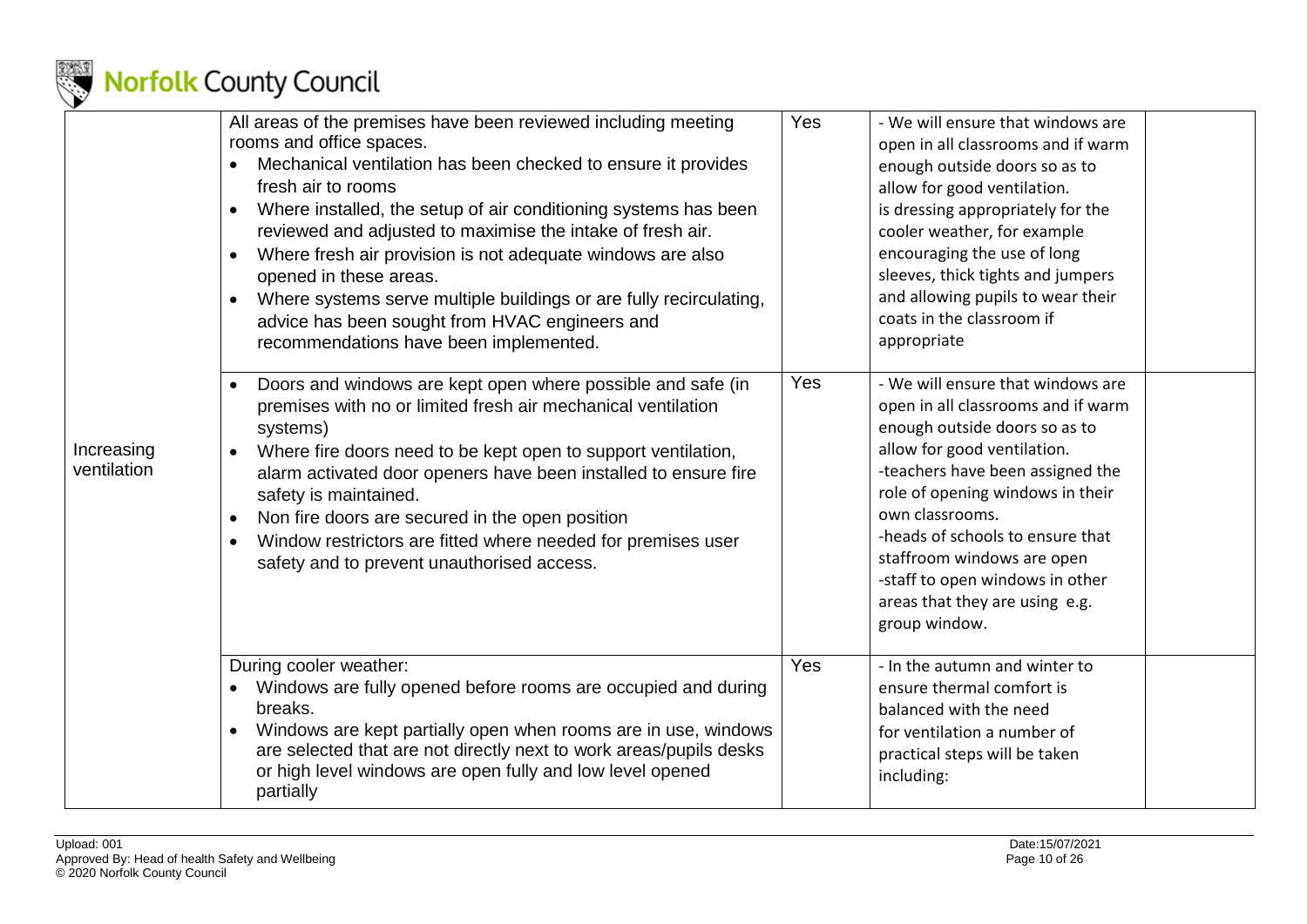

|                         | $\bullet$ | Information has been provided to parents, carers and pupils to<br>dress appropriately for cooler temperatures.                                                                                                                                            |            | • Fully open windows before<br>classrooms are occupied and<br>during breaks but keep them only<br>partially open during lessons<br>. Fully opening some windows to<br>gain air changes but selecting those<br>that are not directly next to pupil's<br>desks/work areas or opening high<br>level windows fully but lower-level<br>windows partially<br>• Make sure everyone is dressing<br>appropriately for the cooler<br>weather, for example encouraging<br>the use of long sleeves, thick tights<br>and jumpers and allowing pupils to<br>wear their coats in the classroom if<br>appropriate |
|-------------------------|-----------|-----------------------------------------------------------------------------------------------------------------------------------------------------------------------------------------------------------------------------------------------------------|------------|---------------------------------------------------------------------------------------------------------------------------------------------------------------------------------------------------------------------------------------------------------------------------------------------------------------------------------------------------------------------------------------------------------------------------------------------------------------------------------------------------------------------------------------------------------------------------------------------------|
|                         | $\bullet$ | Members of the team are nominated to ensure that windows are<br>opened in accordance with the above<br>Signage is provided to remind occupants not to fully close<br>windows<br>Regular checks are made to ensure that arrangements are being<br>followed | <b>Yes</b> | -teachers have been assigned the<br>role of opening windows in their<br>own classrooms.<br>-heads of schools to ensure that<br>staffroom windows are open<br>-staff to open windows in other<br>areas that they are using e.g.<br>group window.                                                                                                                                                                                                                                                                                                                                                   |
| Reassurance<br>measures | $\bullet$ | Consideration has been given to installing non-dispersive<br>infrared (NDIR) CO <sub>2</sub> sensors in suitable spaces in order to<br>assess whether ventilation levels are adequate in line with the<br>compliance code                                 | Yes        | Co <sub>2</sub> monitors are located<br>around the schools. These are<br>monitored by staff.                                                                                                                                                                                                                                                                                                                                                                                                                                                                                                      |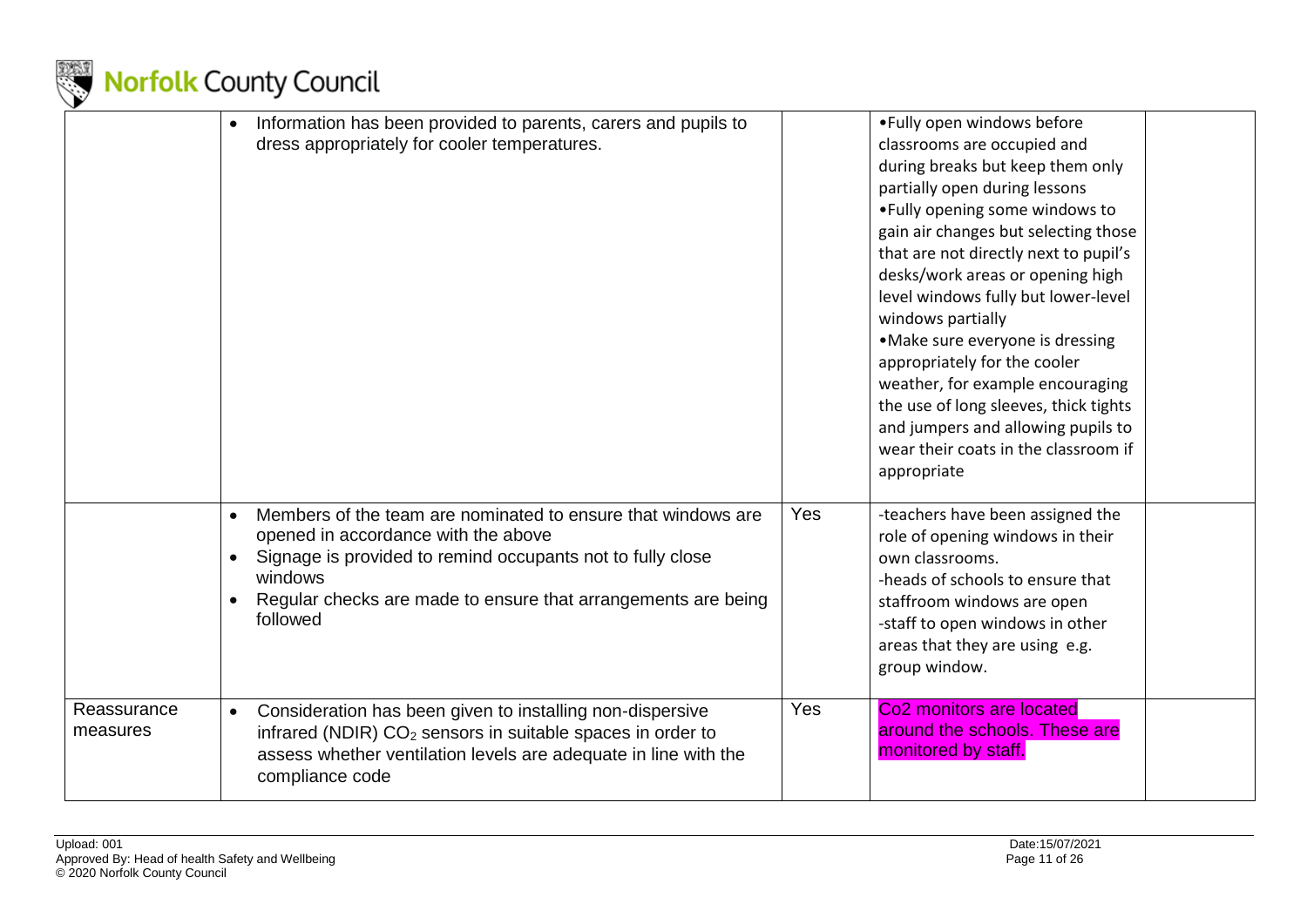

| Using fans       | Where fans are needed in offices, discussion has taken place with<br>staff who use that space to agree terms of use. | <b>NA</b> |  |
|------------------|----------------------------------------------------------------------------------------------------------------------|-----------|--|
|                  | Where fans are needed in classrooms and other educational areas,                                                     | <b>NA</b> |  |
|                  | a decision for their use has been made by the Headteacher in                                                         |           |  |
|                  | conjunction with staff.                                                                                              |           |  |
| Rooms with no    | Where rooms cannot be adequately ventilated (naturally or                                                            | NA        |  |
| direct source of | mechanically), they have been taken out of use (subject to the below                                                 |           |  |
| fresh air        | improvements that can be made in some instances)                                                                     |           |  |
|                  | The room use has been modified to limit access to one person at                                                      |           |  |
|                  | a time, provide space between occupation and reduce                                                                  |           |  |
|                  | occupancy time to 30 minutes or less                                                                                 |           |  |
|                  | Equipment, machinery that prevent air circulating have been                                                          |           |  |
|                  | relocated where possible                                                                                             |           |  |
|                  | Tasks that take place in these areas have been reviewed, those                                                       |           |  |
|                  | that increase generation of aerosols have been modified for                                                          |           |  |
|                  | these areas (such as physical exertion).                                                                             |           |  |
|                  | Fans are not used in poorly ventilated areas                                                                         |           |  |
|                  | Advise has been sought from HSW for using these areas                                                                |           |  |

#### *PPE*

<span id="page-11-0"></span>

| <b>PPE</b> | Arrangements are in place to ensure that PPE guidance is applied<br>in line with the circumstances that are outlined only. | Yes | -In each group room there is a box<br>of PPE equipment. Inside the box<br>are instructions on how to safely<br>put on PPE and how to remove it<br>and dispose of it.                                                                           |
|------------|----------------------------------------------------------------------------------------------------------------------------|-----|------------------------------------------------------------------------------------------------------------------------------------------------------------------------------------------------------------------------------------------------|
|            |                                                                                                                            |     | In reception particularly at the<br>beginning, there may well be<br>children who are very emotional<br>and need reassurance. In these<br>cases, staff may need to<br>offer comfort. Staff where possible<br>will do this side on and will wash |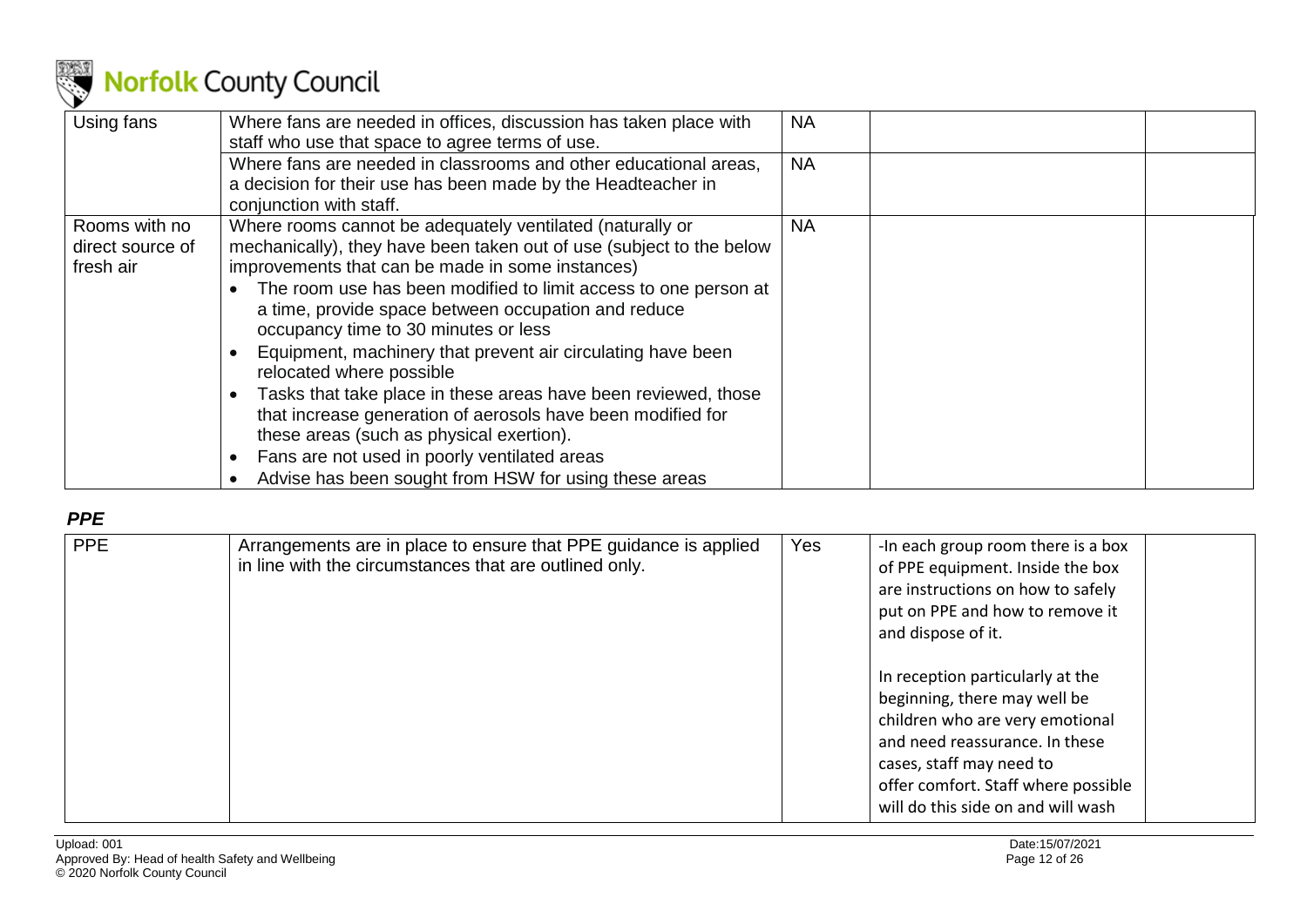

|  |  | hands before and after and<br>children will wash hands after.<br>Where this is not possible, staff<br>may need to put some PPE on<br>before coming into close contact<br>with a pupil. |                                     |
|--|--|----------------------------------------------------------------------------------------------------------------------------------------------------------------------------------------|-------------------------------------|
|  |  | -staff and parents have been<br>advised to wear a face covering at<br>the school drop off and pick up.<br>-Staff have been asked to wear a<br>face covering in busy corridors.         | 22 <sup>nd</sup><br>October<br>2021 |
|  |  | -PPE is worn when providing<br>intimate care and 1 <sup>st</sup> aid.<br>-staff and visitors are to wear<br>masks in communal areas in<br>school.                                      | 29th Nov<br>2021                    |
|  |  |                                                                                                                                                                                        |                                     |

### **Educational visits and use of third-party premises**

<span id="page-12-0"></span>

| International visits | Bookings consider changes to the travel status that may<br>occur during a visit, taking account of travel legislation,<br>insurance cover and contingency planning<br>A separate risk assessment is completed for the trip,<br>considering public health advice that is in place both in the<br>UK and the country being visited including hygiene and<br>ventilation and all areas identified below.<br>All elements of the trip are considered including transport,<br>trips and accommodation. | <b>NA</b> | -No international visits are<br>planned. |  |
|----------------------|---------------------------------------------------------------------------------------------------------------------------------------------------------------------------------------------------------------------------------------------------------------------------------------------------------------------------------------------------------------------------------------------------------------------------------------------------------------------------------------------------|-----------|------------------------------------------|--|
|----------------------|---------------------------------------------------------------------------------------------------------------------------------------------------------------------------------------------------------------------------------------------------------------------------------------------------------------------------------------------------------------------------------------------------------------------------------------------------------------------------------------------------|-----------|------------------------------------------|--|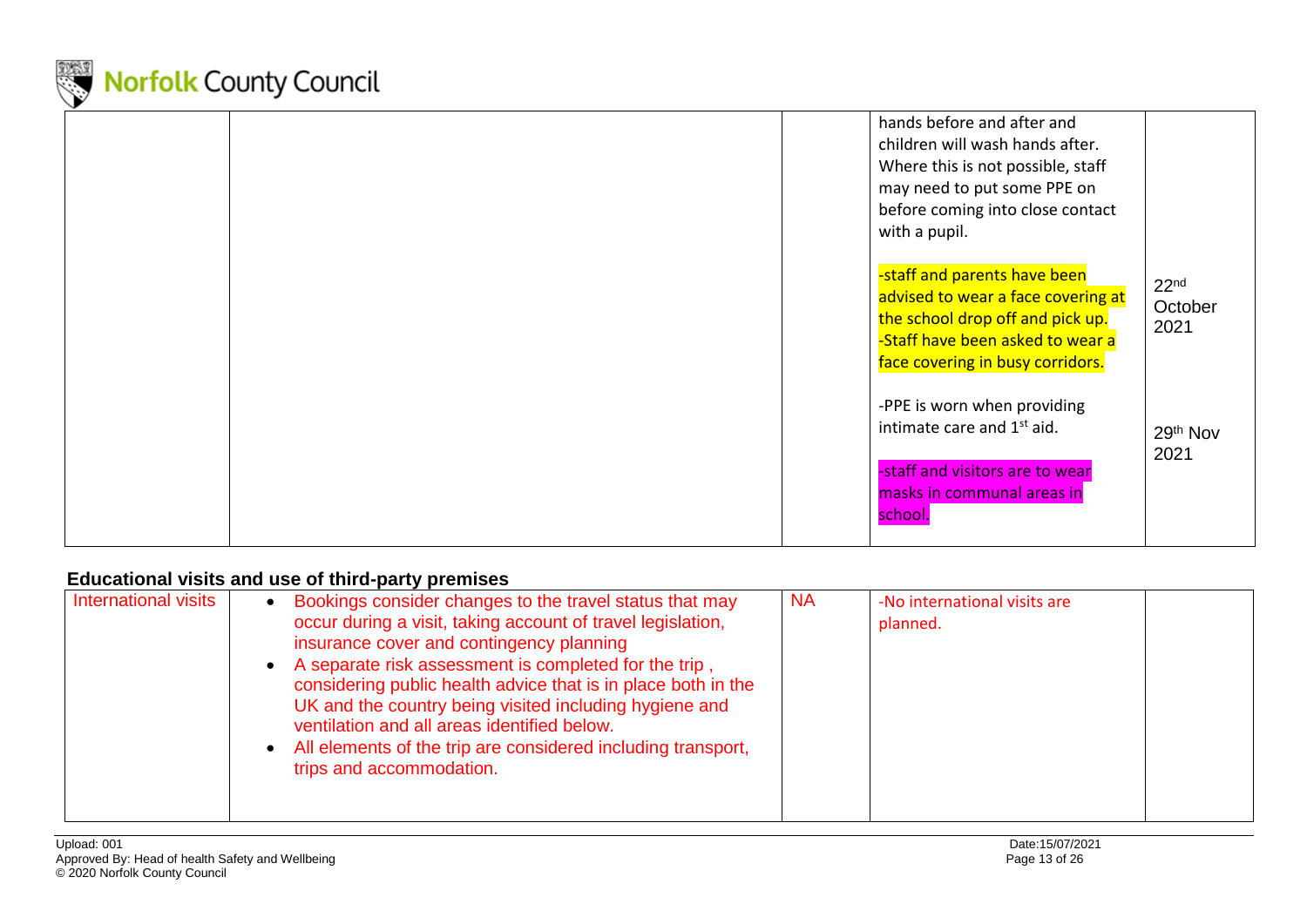

| All visits                 | Staff involved in the risk assessment are familiar with the<br>COVID-19 Educational Settings Compliance code and any<br>specific industry guidance that relates to the activity.<br>The provider has confirmed that they are managing the risk of<br>$\bullet$<br>COVID-19 via completion of the COVID-19 Third Party<br>Premises/Activities Declaration Form for Ed Settings or Good to<br>Go accreditation<br>Where appropriate, the third-party provider is involved in<br>$\bullet$<br>planning arrangements.<br>Arrangements are in place to encourage Asymptomatic Testing<br>$\bullet$<br>for school staff and secondary school pupils before and after the<br>visit<br>Arrangements are in place to obtain assurance from the venue<br>regarding how staff participate in regular testing.<br>A thorough risk assessment is completed using the COVID-19<br>$\bullet$<br>General Risk Assessment Form in addition to the normal<br>process using Evolve and includes:<br>Arrangements for cleaning, ventilation, maintenance of<br>$\circ$<br>personal hygiene and where possible keeping respectful<br>distance from others including other groups and<br>individuals using the facilities<br>There is an appropriate level of insurance cover for the<br>$\circ$<br>visit<br>The venue has provided the school with visitor<br>information and briefings, including details of their<br>COVID-19 arrangements | Yes<br>-Risk assessments have been<br>gathered from Dereham and<br>Thetford swimming pool where we<br>are taking the children swimming<br>and these have been shared with<br>staff who are attending.<br>-Staff members will all wear a mask<br>on the bus and inside the<br>premises.<br>-Children are to get ready for<br>swimming at school.<br>-Risk assessments and covid secure<br>declarations will be gathered from<br>all potential trip providers.<br>-Evolve will be completed for all<br>trips and visits.<br>-Pre-visit checks will be carried out<br>as required.<br>-Staff are asked to do an LFT prior<br>to and after a visit.<br>-COVID risk assessments are<br>gathered from those venues<br>running a trip. |  |
|----------------------------|-------------------------------------------------------------------------------------------------------------------------------------------------------------------------------------------------------------------------------------------------------------------------------------------------------------------------------------------------------------------------------------------------------------------------------------------------------------------------------------------------------------------------------------------------------------------------------------------------------------------------------------------------------------------------------------------------------------------------------------------------------------------------------------------------------------------------------------------------------------------------------------------------------------------------------------------------------------------------------------------------------------------------------------------------------------------------------------------------------------------------------------------------------------------------------------------------------------------------------------------------------------------------------------------------------------------------------------------------------------------------------------------------------------------------|---------------------------------------------------------------------------------------------------------------------------------------------------------------------------------------------------------------------------------------------------------------------------------------------------------------------------------------------------------------------------------------------------------------------------------------------------------------------------------------------------------------------------------------------------------------------------------------------------------------------------------------------------------------------------------------------------------------------------------|--|
| Specific<br>considerations | Additional factors needed for children (and staff) with SEND and<br>medical conditions have been considered.<br>There are contingency plans in place, for example, to respond<br>$\bullet$<br>to symptoms developing in the group.                                                                                                                                                                                                                                                                                                                                                                                                                                                                                                                                                                                                                                                                                                                                                                                                                                                                                                                                                                                                                                                                                                                                                                                      | Yes<br>- a named person is available back<br>at site to arrange collection/pick up<br>of a pupil who has developed<br>symptoms.<br>-risk assessments for individuals<br>have been completed.                                                                                                                                                                                                                                                                                                                                                                                                                                                                                                                                    |  |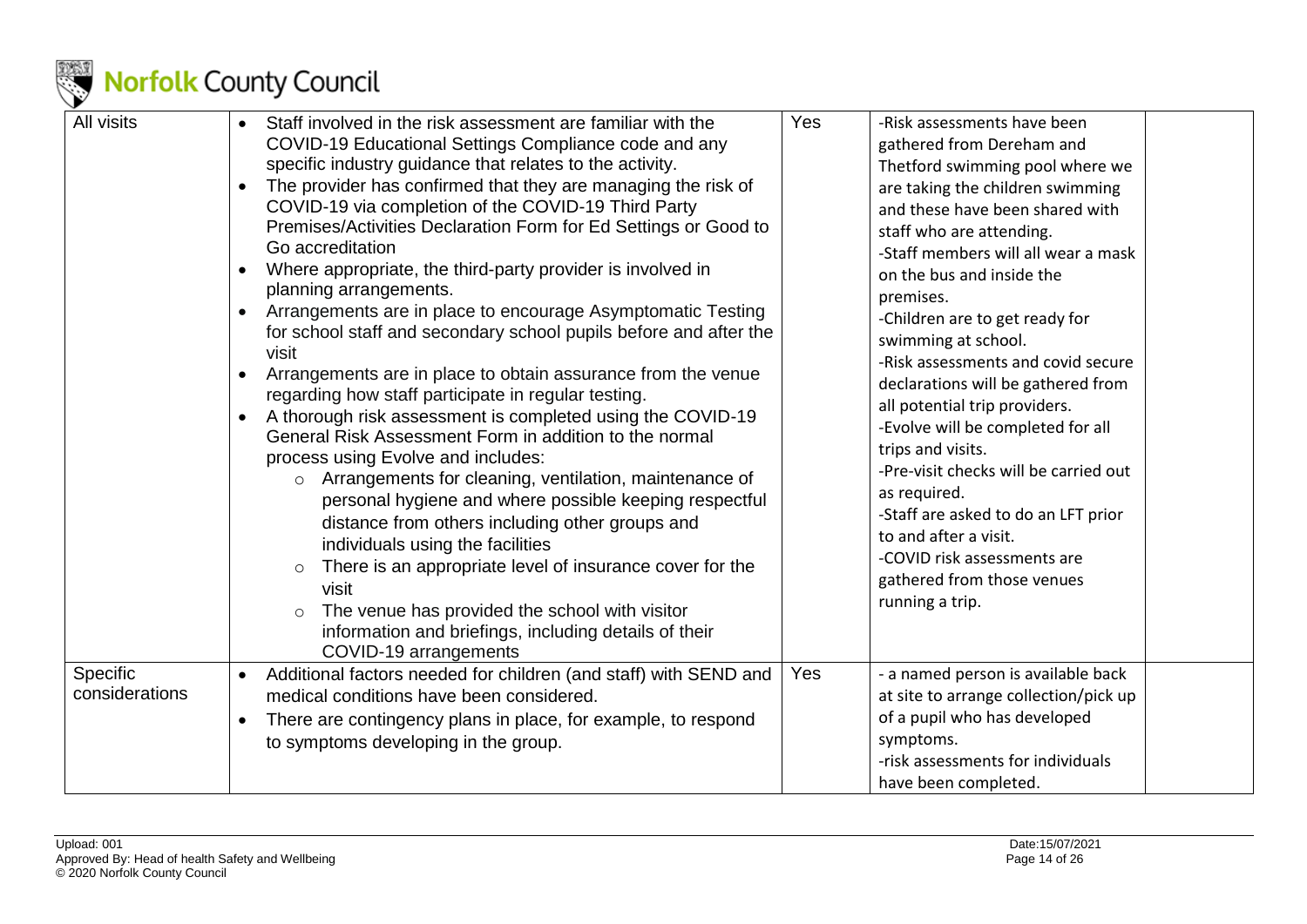

### **Transport and travel**

| Public and school | Pupils, parents and staff have been advised not to use school                                                                                                                                                                                                                                                 | Yes        | -This has been communicated and                                                                                               |
|-------------------|---------------------------------------------------------------------------------------------------------------------------------------------------------------------------------------------------------------------------------------------------------------------------------------------------------------|------------|-------------------------------------------------------------------------------------------------------------------------------|
| transport         | transport if they have symptoms                                                                                                                                                                                                                                                                               |            | parents will be via letter                                                                                                    |
|                   | Pupils, parents and staff have been advised to wash or sanitise                                                                                                                                                                                                                                               | Yes        | -This has been communicated and                                                                                               |
|                   | their hands before and after using transport services and following<br>guidance for the removal of face coverings where worn.                                                                                                                                                                                 |            | parents will be via letter                                                                                                    |
|                   | Windows are opened during journeys where it is safe to do so                                                                                                                                                                                                                                                  | <b>NA</b>  |                                                                                                                               |
|                   | Cleaning arrangements follow the COVID-19 Compliance Code for<br>all Educational Settings.                                                                                                                                                                                                                    | <b>NA</b>  |                                                                                                                               |
|                   | Staff do not transport a symptomatic pupil (unless specifically in<br>relation to a residential setting)                                                                                                                                                                                                      | <b>Yes</b> | -staff do not transport pupils in<br>their cars at all.                                                                       |
|                   | Staff and secondary pupils continue to use face coverings<br>when using school transport unless exempt from doing so<br>Pupils, parents/carers are advised to follow transport provider<br>requirements to wear face coverings<br>Staff are encouraged to wear face coverings when using public<br>transport. | <b>Yes</b> | -staff/volunteers are encouraged<br>to wear face coverings on public<br>transport and follow the guidance<br>of the provider. |

#### <span id="page-14-0"></span>**Visitors**

<span id="page-14-1"></span>

| 1191 U I U |                                                                                                                                                                                                                              |            |                                                                                                                                                                                                                                                         |                                     |
|------------|------------------------------------------------------------------------------------------------------------------------------------------------------------------------------------------------------------------------------|------------|---------------------------------------------------------------------------------------------------------------------------------------------------------------------------------------------------------------------------------------------------------|-------------------------------------|
|            | The time of visits occur so that visitors are separated from staff and<br>pupils where possible.                                                                                                                             | Yes        | -Any visitors/contractors who need<br>to be on site will do so at non peak<br>times and social distancing will be<br>adhered to wherever possible.<br>-no parent events will take place<br>for the time being on the advice of<br>Norfolk public health | 22 <sup>nd</sup><br>October<br>2021 |
|            | Visits are managed to encourage space creation e.g. through<br>meeting in outside spaces or large well ventilated rooms with<br>furniture spread out                                                                         | Yes        | -visits take place in outside spaces<br>or in the large well ventilated hall<br>whenever possible,                                                                                                                                                      |                                     |
|            | Visitors are advised of the following in advance:<br>That you encourage participation in asymptomatic testing<br>Specific arrangements for the meeting, for example, applying<br>respectful distancing where it is possible. | <b>Yes</b> | -regular visitors are offered the<br>opportunity to have school covid<br>19 tests e.g. Premier Sports and<br>school counsellor.                                                                                                                         | 2 <sup>2nd</sup><br>October<br>2021 |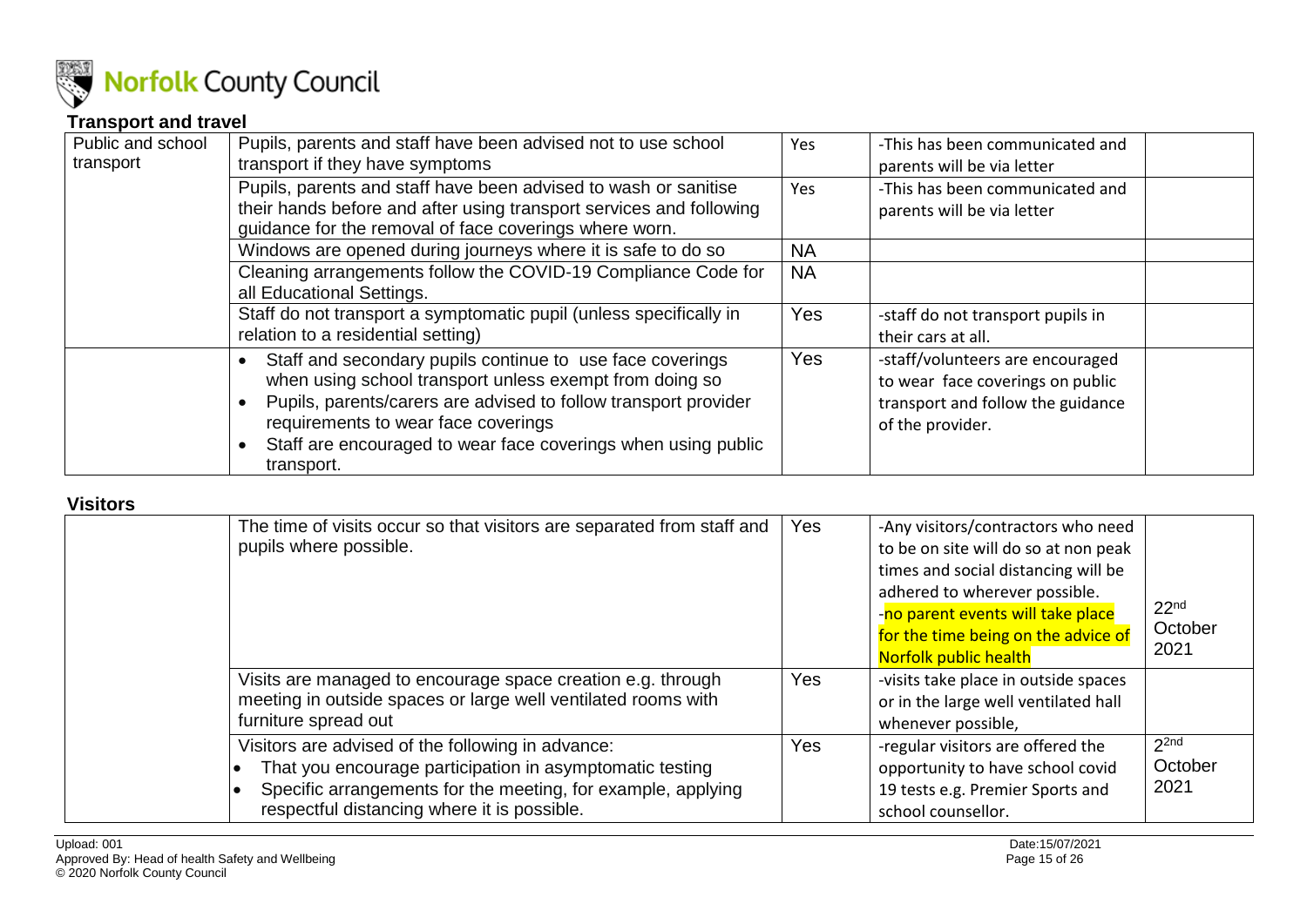

|                        | To leave the setting immediately if they develop symptoms<br>Hand shaking should be avoided                                                                                                                                                       |     | -where possible visits are made out<br>of the school day                                                                                                                                                                                                                                                                                                                                                                                                                                                     |                                      |
|------------------------|---------------------------------------------------------------------------------------------------------------------------------------------------------------------------------------------------------------------------------------------------|-----|--------------------------------------------------------------------------------------------------------------------------------------------------------------------------------------------------------------------------------------------------------------------------------------------------------------------------------------------------------------------------------------------------------------------------------------------------------------------------------------------------------------|--------------------------------------|
|                        | On arrival visitors will be:<br>Provided with relevant site information<br>Asked to perform hand hygiene<br>$\bullet$<br>Asked to confirm that they do not have symptoms no matter how<br>$\bullet$<br>mild or are currently required to isolate. | Yes | visitor information guide is given<br>to all visitors<br>-specific information is provided<br>when visitors electronically sign in<br>-We use a tablet to sign in, this<br>asks them to confirm that they do<br>not have any symptoms. Once<br>someone has signed in they will<br>wipe down the tablet with the<br>disposable wipes that have been<br>provided next to it.<br>-visitors are required to<br>wash/sanitise hands when entering<br>site.<br>-visitors are asked to wear a mask<br>when possible | 2 <sup>2nd</sup><br>October<br>2021  |
|                        | Visitors will use their own pen or will be provided with a pen that<br>they take with them.                                                                                                                                                       |     | -We use a tablet to sign in. Once<br>someone has signed in they will<br>wipe down the tablet with the<br>disposable wipes that have been<br>provided next to it.                                                                                                                                                                                                                                                                                                                                             |                                      |
|                        | A QR code is in place for events involving large numbers of visitors.                                                                                                                                                                             | yes | -there is a qr code for people to<br>sign in with and the nHS track and<br>trace qr code                                                                                                                                                                                                                                                                                                                                                                                                                     |                                      |
|                        | Consideration is given to the layout and use of the reception area<br>and meeting rooms, for example, chairs are moved further apart<br>and sitting side by side where possible.                                                                  | Yes | -where possible meetings are held<br>outside so that members can<br>socially distance.                                                                                                                                                                                                                                                                                                                                                                                                                       |                                      |
| <b>Key contractors</b> | Key contractors are aware of the control measures in place<br>$\bullet$<br>prior to visiting the site.                                                                                                                                            | Yes | -The SBM manager arranges to<br>ensure that this has taken place                                                                                                                                                                                                                                                                                                                                                                                                                                             | 3 <sup>rd</sup><br>September<br>2021 |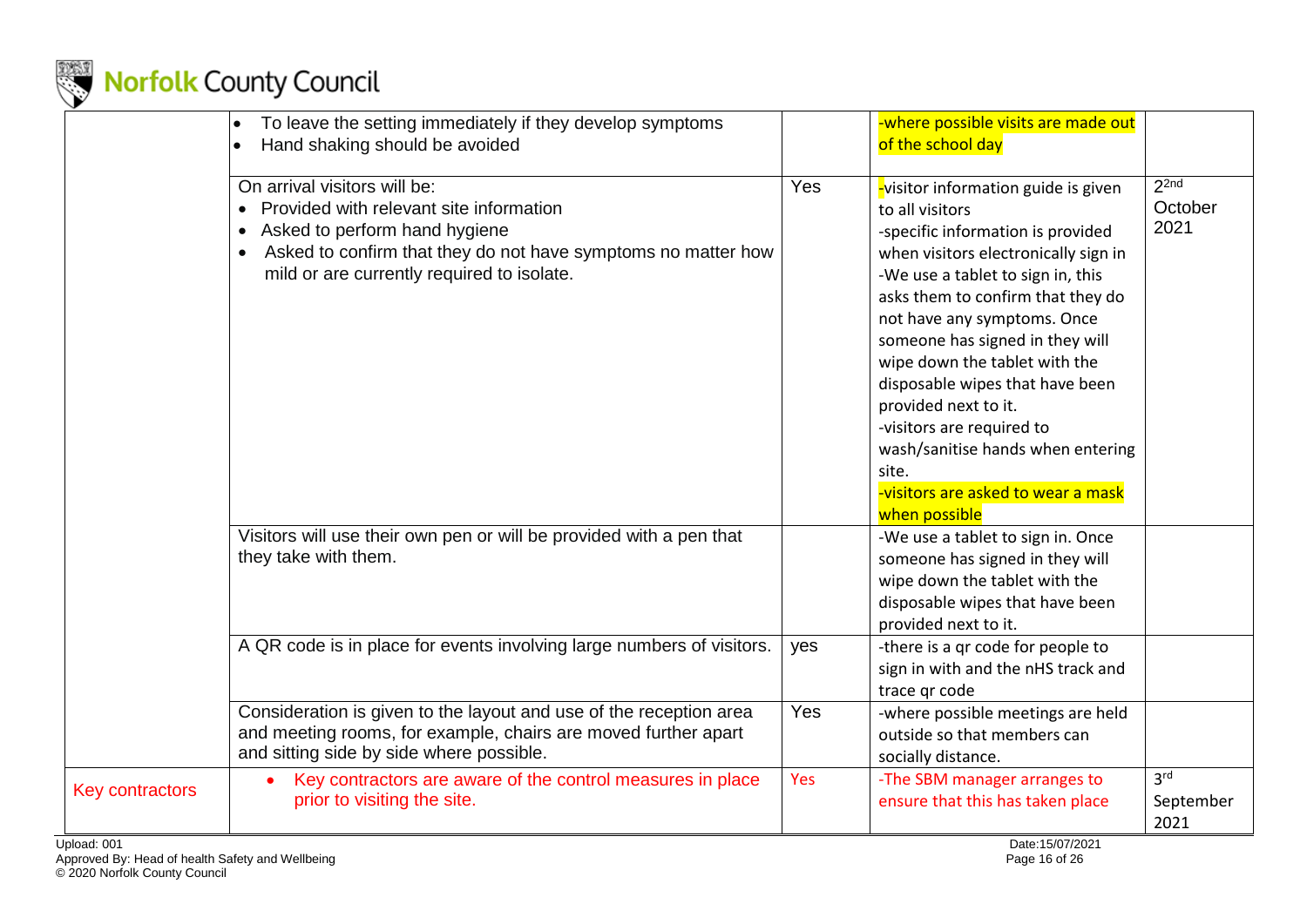

| Key contractors confirm that they have completed a risk | and sends all documentation to      |         |
|---------------------------------------------------------|-------------------------------------|---------|
| assessment prior to their visit.                        | them.                               | ววnd    |
|                                                         | -visitors are asked to visit where  | October |
|                                                         | possible outside of the school day. | 2021    |
|                                                         | visitors are asked to wear a mask   |         |

#### **Catering**

|                  | Where catering services are contracted, the setting has ensured<br>that the service is following the relevant government guidance.                                                                                                                                                                                                                                                                                       | Yes       | -food is prepared at Parker's for<br>both schools. Standards of<br>compliance have been checked by<br>the executive Headteacher. |  |
|------------------|--------------------------------------------------------------------------------------------------------------------------------------------------------------------------------------------------------------------------------------------------------------------------------------------------------------------------------------------------------------------------------------------------------------------------|-----------|----------------------------------------------------------------------------------------------------------------------------------|--|
|                  | Directly provided catering services follow the principles of the<br>Educational Settings Compliance Code and relevant government<br>quidance                                                                                                                                                                                                                                                                             | <b>NA</b> |                                                                                                                                  |  |
| Vending machines | Vending machine disinfection is incorporated into the touch<br>point cleaning arrangements.<br>Consideration has been given to the number of touch points and<br>that some parts may be hard to clean, e.g. collection slot,<br>therefore performing hand hygiene before and after use is<br>reinforced.<br>Hand sanitiser and disinfectant wipes are provided next to them<br>with instruction to use before and after. | <b>NA</b> |                                                                                                                                  |  |

### <span id="page-16-0"></span>**Health, well-being and attendance**

### *Asymptomatic testing*

<span id="page-16-2"></span><span id="page-16-1"></span>

| Summer     | Staff and secondary pupils are encouraged to continue to          | Yes | -staff have been provided with |  |
|------------|-------------------------------------------------------------------|-----|--------------------------------|--|
| attendance | regularly test at home if they attend the setting over the summer |     | additional LFTs for the summer |  |
|            | period.                                                           |     | holidays and are encouraged to |  |
|            | Tests are provided to attending staff and pupils                  |     | test during this time.         |  |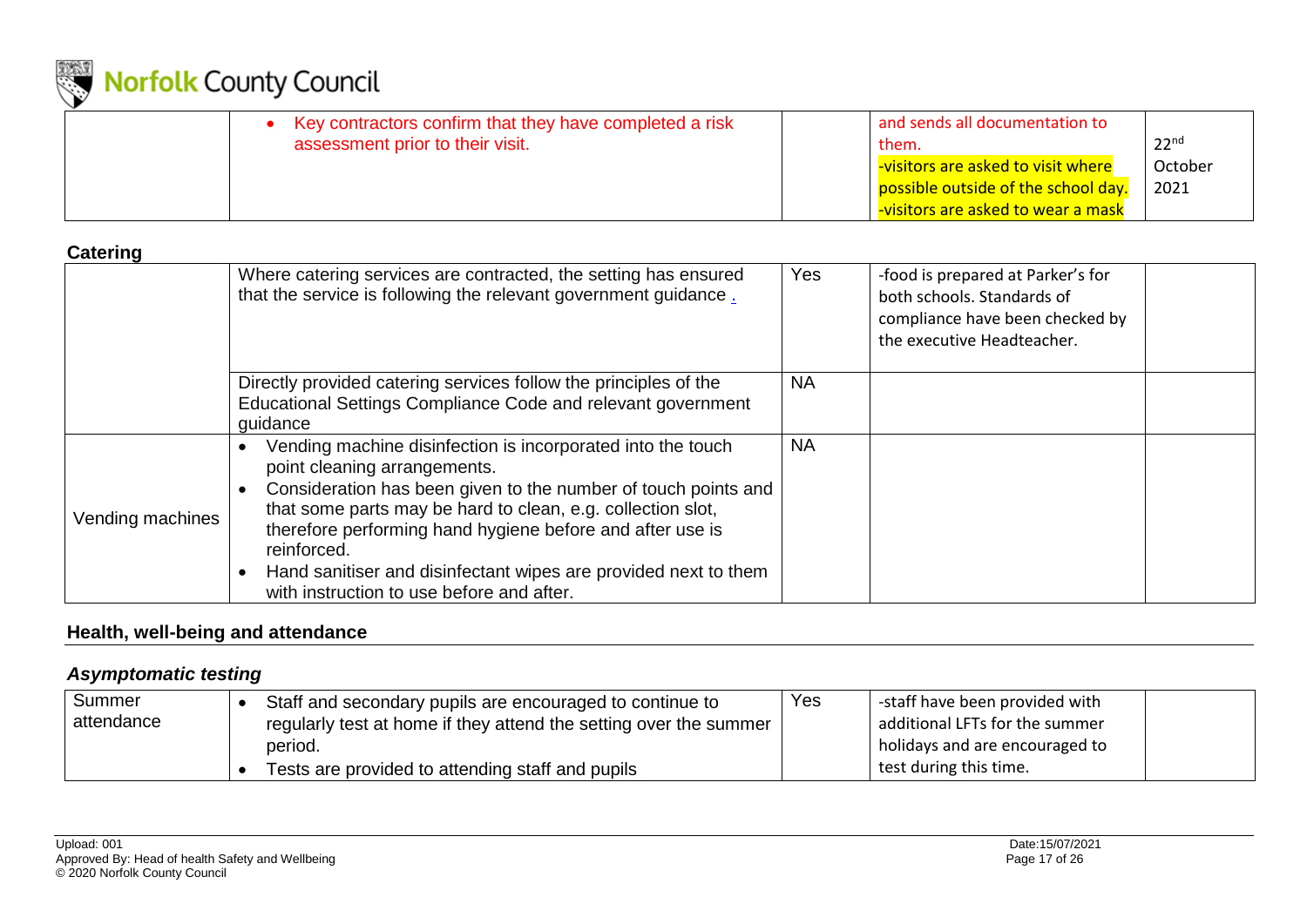

| Autumn return | Secondary pupils are offered 2 onsite lateral flow tests 3 to 5<br>$\bullet$<br>days apart on their return (this can commence 3 working days<br>before the start of term and staggered return applied across the<br>first week).<br>Staff and secondary pupils are encouraged to continue to test<br>twice weekly until notified.<br>A small asymptomatic testing site is retained on site at<br>secondary settings so that pupils who are unable to test at<br>home can use this facility.<br>Lateral Flow Device testing arrangements are followed as<br>detailed in guidance on the COVID-19 website for Norfolk<br><b>Schools</b><br>The risk assessment templates for LFD testing have been<br>completed as appropriate | Yes | -Staff will continue to test using an<br>LFT and a risk assessment has been<br>completed.<br>-LFTs are provided for all regular<br>visitors as well as staff<br>-procedures are in place for<br>recording test results<br>-parents have been notified that<br>they can access LFT for their<br>families and how to access this via<br>a school letter.<br>-staff have all attended training on<br>LFT testing |
|---------------|------------------------------------------------------------------------------------------------------------------------------------------------------------------------------------------------------------------------------------------------------------------------------------------------------------------------------------------------------------------------------------------------------------------------------------------------------------------------------------------------------------------------------------------------------------------------------------------------------------------------------------------------------------------------------------------------------------------------------|-----|---------------------------------------------------------------------------------------------------------------------------------------------------------------------------------------------------------------------------------------------------------------------------------------------------------------------------------------------------------------------------------------------------------------|
| Vaccination   | Where eligible, staff and students are encouraged to participate in<br>the vaccination programme.                                                                                                                                                                                                                                                                                                                                                                                                                                                                                                                                                                                                                            | Yes | -all staff will be encouraged to be<br>vaccinated when called. The vast<br>majority of staff have been<br>vaccinated.                                                                                                                                                                                                                                                                                         |

### *First aid*

<span id="page-17-0"></span>

| First aid - all | COVID-19 First Aid guidance is followed. | Yes                                | -There is a suitably qualified                |
|-----------------|------------------------------------------|------------------------------------|-----------------------------------------------|
| settings        |                                          |                                    | 1 <sup>st</sup> aider available in each       |
|                 |                                          |                                    | classroom.                                    |
|                 |                                          |                                    | -Any children with specific health            |
|                 |                                          |                                    | needs will only attend if                     |
|                 |                                          | appropriate care can take place to |                                               |
|                 |                                          |                                    | meet their health needs.                      |
|                 |                                          |                                    | -Each class has their own 1 <sup>st</sup> aid |
|                 |                                          |                                    | supply.                                       |
|                 |                                          |                                    |                                               |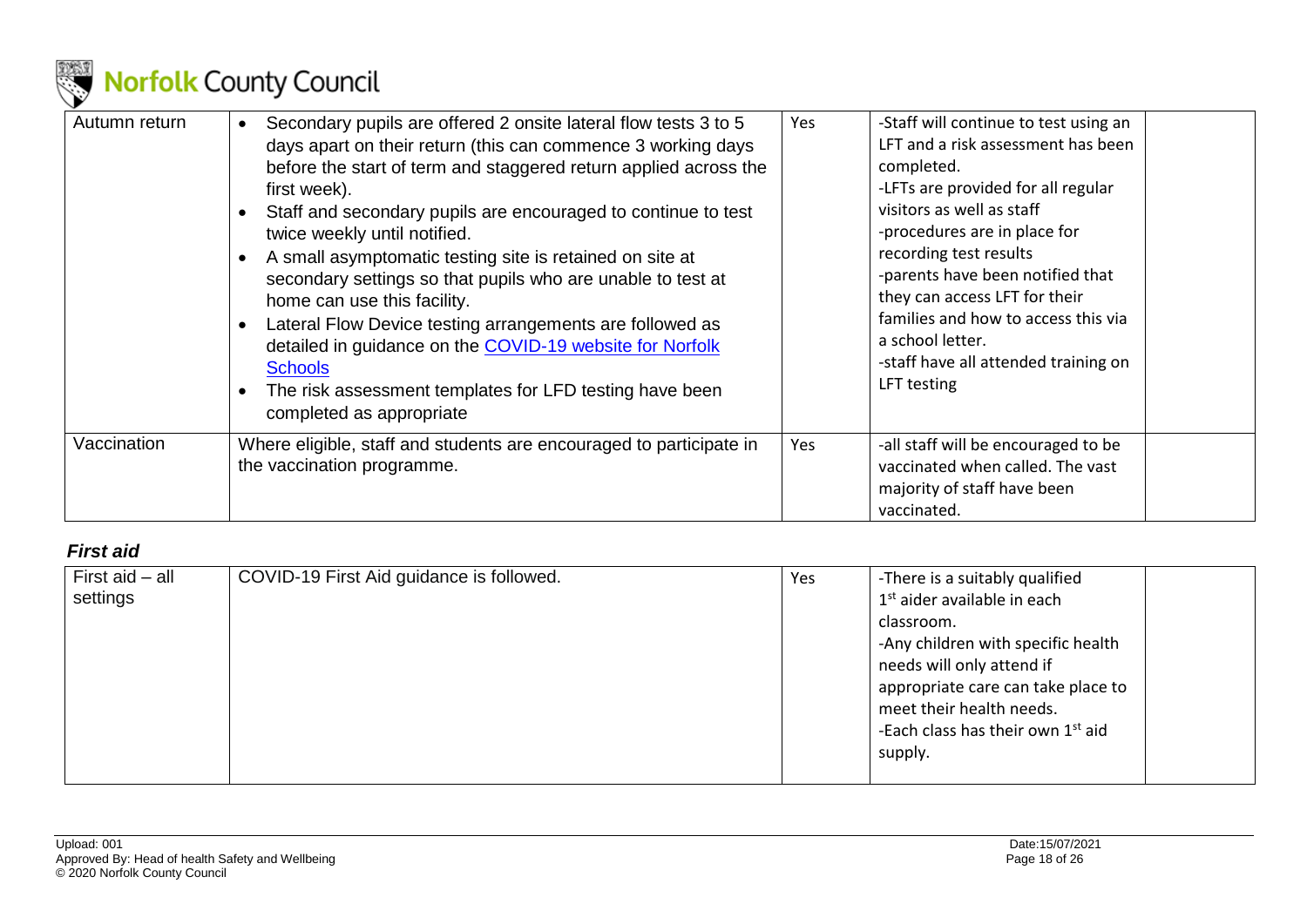

### *Individual risk - pupils*

| Clinically<br>extremely<br>vulnerable                 | Pupils will attend unless they are advised not to by GP or<br>Clinician. Specific recommendations will be assessed where<br>required.                                         | Yes       | -all pupils are attending unless<br>advised otherwise.                              |
|-------------------------------------------------------|-------------------------------------------------------------------------------------------------------------------------------------------------------------------------------|-----------|-------------------------------------------------------------------------------------|
| Increase risk<br>including ethnicity<br>and pregnancy | Individual risk assessments will be carried out for pupils who<br>are at an increased risk                                                                                    | Yes       | -Individual risk assessments are<br>carried out for those pupils who<br>require it. |
| Aerosol<br>generating<br>procedures                   | A specific assessment is in place supported by the young<br>persons health professional and following Ed Settings<br>Guidance on APG's Educational Settings Guidance on AGP's | <b>NA</b> |                                                                                     |

#### *Individual support planning*

<span id="page-18-1"></span><span id="page-18-0"></span>

| Increased<br>supportive<br>measures for<br>pupils/<br>psychological<br>needs | The measures detailed in Guidance to Support Positive Behaviour<br>have been implemented.                                                                                                                                                                                                                                                                                                                    | <b>Yes</b> | -this guidance has been<br>implenmented                                                                                                    |
|------------------------------------------------------------------------------|--------------------------------------------------------------------------------------------------------------------------------------------------------------------------------------------------------------------------------------------------------------------------------------------------------------------------------------------------------------------------------------------------------------|------------|--------------------------------------------------------------------------------------------------------------------------------------------|
|                                                                              | Individual Support plans have been reviewed for pupils where<br>required, for example for pupils who are: less able to report<br>symptoms; cannot follow strict hygiene; display behaviours that are<br>challenging to manage in the current context and require close<br>contact tasks. Plans are agreed with staff (parent and pupil where<br>required).                                                   | Yes        | -Individual support plans have<br>been written for those pupils who<br>require them.                                                       |
|                                                                              | Support plans include:<br>Specific cleaning and disinfection requirements such as<br>changing beds and wheelchairs.<br>Ensuring that staff increase their level of self protection,<br>Ensure that the pupil washing their hands before and after<br>where able to or use skin friendly handwipes before and after<br>Checking that the person does not have symptoms as detailed<br>in the compliance code. | Yes        | -An individual support plan will<br>need to be written for two pupils<br>at Caston and this will need to take<br>into consideration staff. |
|                                                                              | Staff are aware of the required infection control measures and<br>understanding that the normal PPE that would have previously<br>been used is still required.                                                                                                                                                                                                                                               | Yes        | -Staff are aware that the usual<br>amounts of PPE used are still<br>required.                                                              |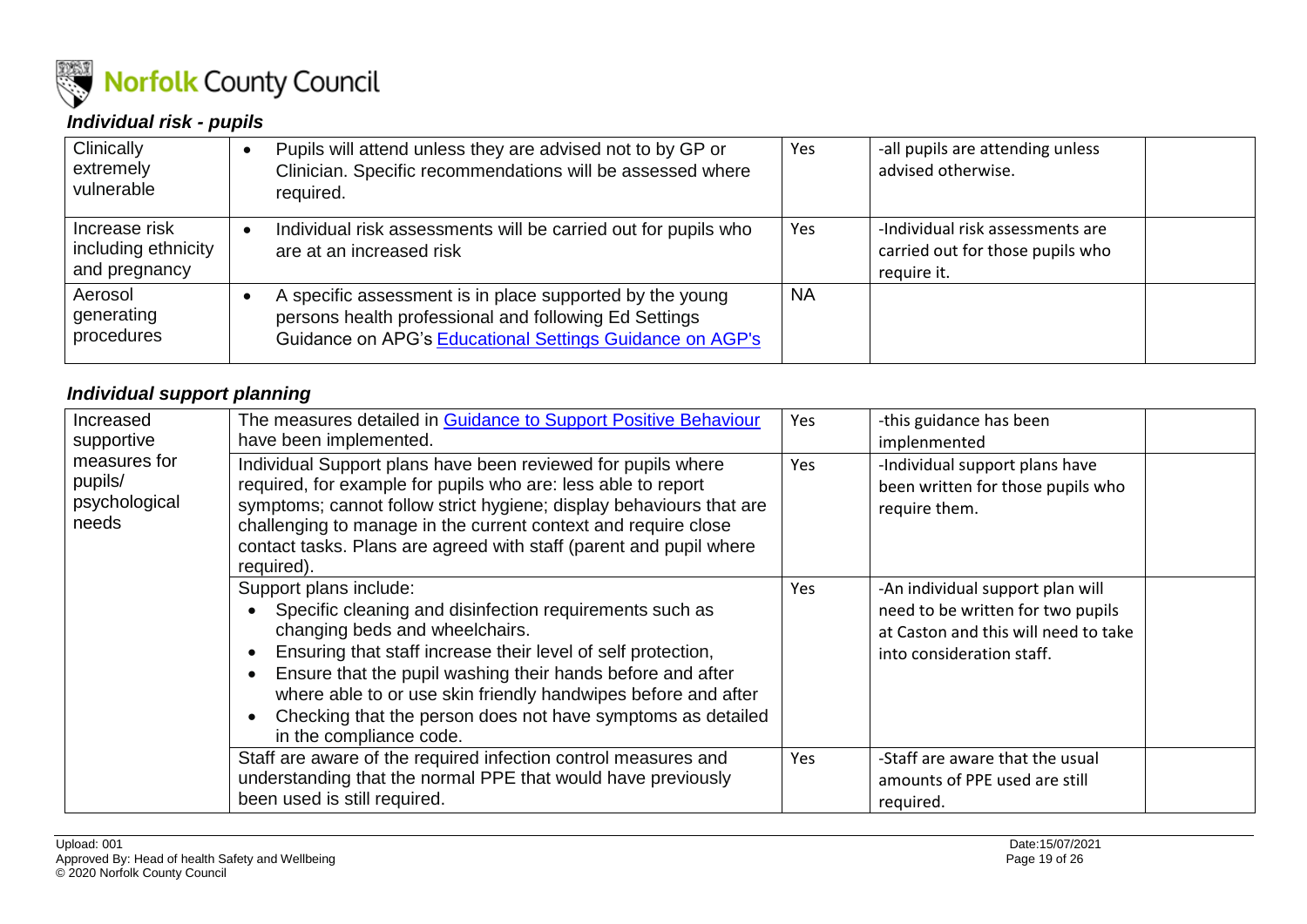

### *Wellbeing and attendance*

| Pupil well-being,<br>mental health and<br>behaviour | Arrangements are in place to ensure that pupils are appropriately<br>supported in relation to mental health and well-being difficulties,<br>promoting and supporting mental health and well-being in schools<br>is used. | Yes        | -The school counsellor is<br>continuing to support children via<br>the telephone. If needed we will<br>arrange for additional support to<br>be provided through this service.<br>-We are doing training on the<br>recovery curriculum in<br>September.<br>-The executive Headteacher has<br>attended webinars on this area in<br>recent weeks. |
|-----------------------------------------------------|--------------------------------------------------------------------------------------------------------------------------------------------------------------------------------------------------------------------------|------------|------------------------------------------------------------------------------------------------------------------------------------------------------------------------------------------------------------------------------------------------------------------------------------------------------------------------------------------------|
|                                                     | Existing arrangements are followed for supporting students who are<br>distressed and where safeguarding issues come to light.                                                                                            | Yes        | -Safeguarding arrangements are<br>followed and concerns are logged<br>using CPOMS                                                                                                                                                                                                                                                              |
|                                                     | Available resources are used to identify and support students and<br>staff who exhibit signs of distress.                                                                                                                | <b>Yes</b> | -we use wishes and feelings at<br>school.<br>-staff are being trained in nurture<br>in the summer.                                                                                                                                                                                                                                             |
|                                                     | Behaviour relating to COVID controls will be managed as it<br>normally would in order to encourage universal hygiene and safety<br>arrangements.                                                                         | Yes        | -the schools behaviour policy is<br>followed.                                                                                                                                                                                                                                                                                                  |
| Where attendance<br>is impacted                     | The setting will discuss and provide reassurance of the measures<br>in place with pupils and parents/carers.                                                                                                             | Yes        | -meetings will be held with parents<br>who are worried about their<br>children attending.                                                                                                                                                                                                                                                      |

#### <span id="page-19-0"></span>*Staff health and well-being*

<span id="page-19-1"></span>

| Individual<br>assessment | All staff requiring a specific risk assessment have been<br>identified, risk assessments have been undertaken in line with<br>COVID-19 Your health and your safety when working in | <b>Yes</b> | -individual risk assessments have<br>been completed using the model<br>Norfolk template for staff who may<br>be more at risk. In September |  |
|--------------------------|------------------------------------------------------------------------------------------------------------------------------------------------------------------------------------|------------|--------------------------------------------------------------------------------------------------------------------------------------------|--|
| Upload: 001              |                                                                                                                                                                                    |            | Date:15/07/2021                                                                                                                            |  |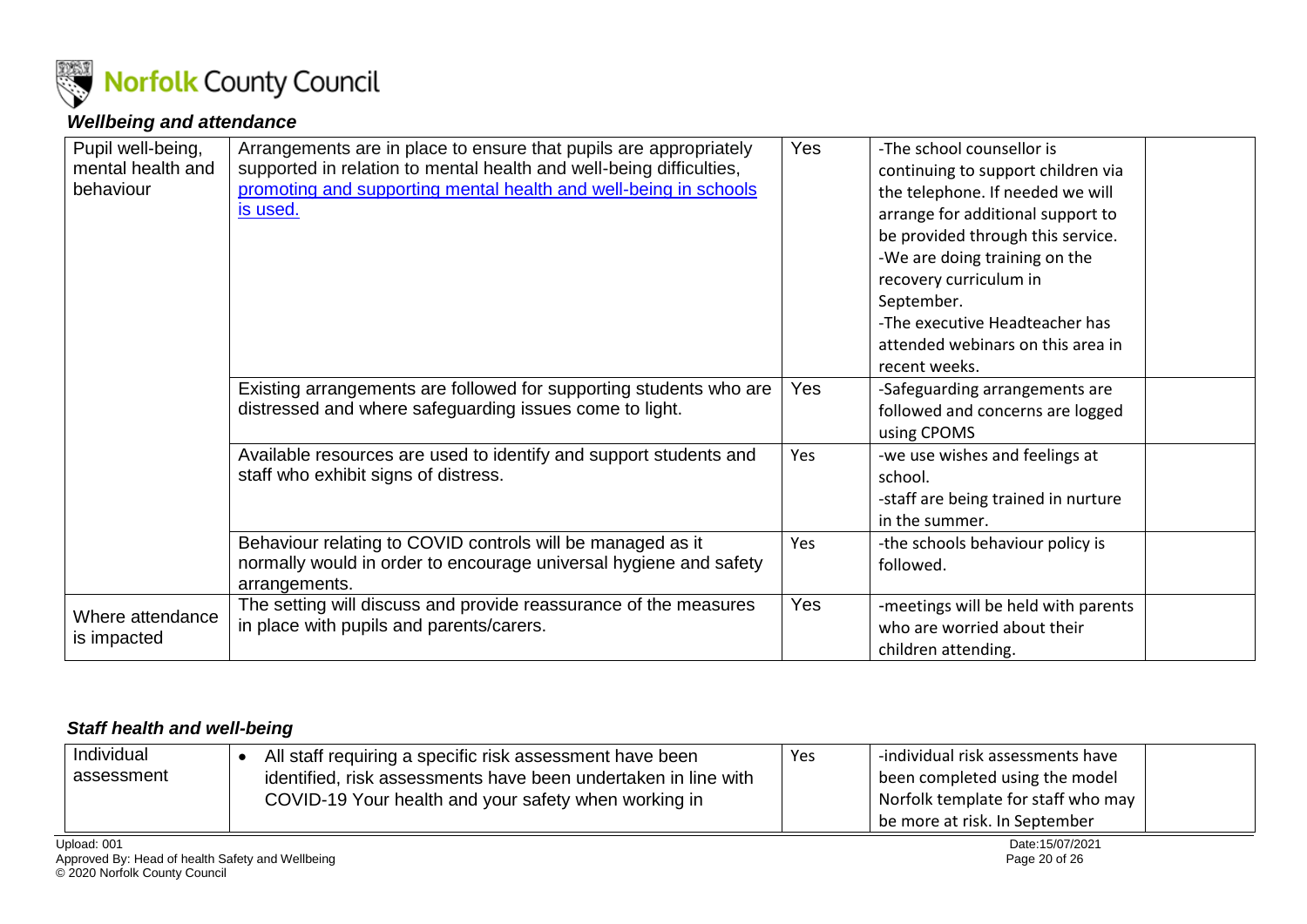

|               | educational settings and the template provided is used to record<br>conversations and agreed control measures.  |     | these will be reviewed and staff<br>will be asked if there are any new<br>risk factors that we need to be<br>made aware of.                                                                    |                                                                                                        |
|---------------|-----------------------------------------------------------------------------------------------------------------|-----|------------------------------------------------------------------------------------------------------------------------------------------------------------------------------------------------|--------------------------------------------------------------------------------------------------------|
| Wellbeing     | Suitable supportive measures have been put in place for staff, for<br>example, how to obtain well-being support | Yes | -Staff have been provided with<br>information on how to access well-<br>being support if needed. As further<br>information is provided we will<br>continue to disseminate this to all<br>staff |                                                                                                        |
| Shared spaces |                                                                                                                 | Yes | -staff are encouraged to use a<br>variety of different rooms for<br>breaks and to socially distance<br>-limit of 4 staff members to use the<br>staff room for breaks.                          | 22 <sup>nd</sup><br><b>October</b><br><mark>2021</mark><br>29 <sup>th</sup><br><b>November</b><br>2021 |

### *Self-Isolation Arrangements – Staff and Pupils*

<span id="page-20-0"></span>

| Symptoms | Staff know to go home as soon as possible if they develop<br>$\bullet$<br>symptoms of COVID-19<br>Pupils know what the main symptoms are and who to report to if<br>they develop symptoms, no matter how mild and staff will<br>ensure that they go home as soon as possible<br>Staff check with pupils regarding symptoms on their arrival and<br>remain vigilant for developing symptoms throughout the day<br>Anyone who has developed symptoms and cannot go home<br>immediately will wait in the designated room<br>Arrangements are in place for the management of pupils who<br>are not able to communicate their symptoms and staff are<br>aware of these arrangements e.g. temperature checks | Yes | staff and pupils have<br>been notified of the meed to do<br>this previously.<br>-Parents and staff will be reminded<br>of this via letter.<br>-Staff are vigilant and report<br>concerns about their own, a<br>colleague's or a pupil's symptoms<br>to the head of school or head<br>teacher<br>-The school is consistent in its<br>approach to the management of<br>suspected and confirmed cases of<br>coronavirus. |
|----------|--------------------------------------------------------------------------------------------------------------------------------------------------------------------------------------------------------------------------------------------------------------------------------------------------------------------------------------------------------------------------------------------------------------------------------------------------------------------------------------------------------------------------------------------------------------------------------------------------------------------------------------------------------------------------------------------------------|-----|-----------------------------------------------------------------------------------------------------------------------------------------------------------------------------------------------------------------------------------------------------------------------------------------------------------------------------------------------------------------------------------------------------------------------|
|----------|--------------------------------------------------------------------------------------------------------------------------------------------------------------------------------------------------------------------------------------------------------------------------------------------------------------------------------------------------------------------------------------------------------------------------------------------------------------------------------------------------------------------------------------------------------------------------------------------------------------------------------------------------------------------------------------------------------|-----|-----------------------------------------------------------------------------------------------------------------------------------------------------------------------------------------------------------------------------------------------------------------------------------------------------------------------------------------------------------------------------------------------------------------------|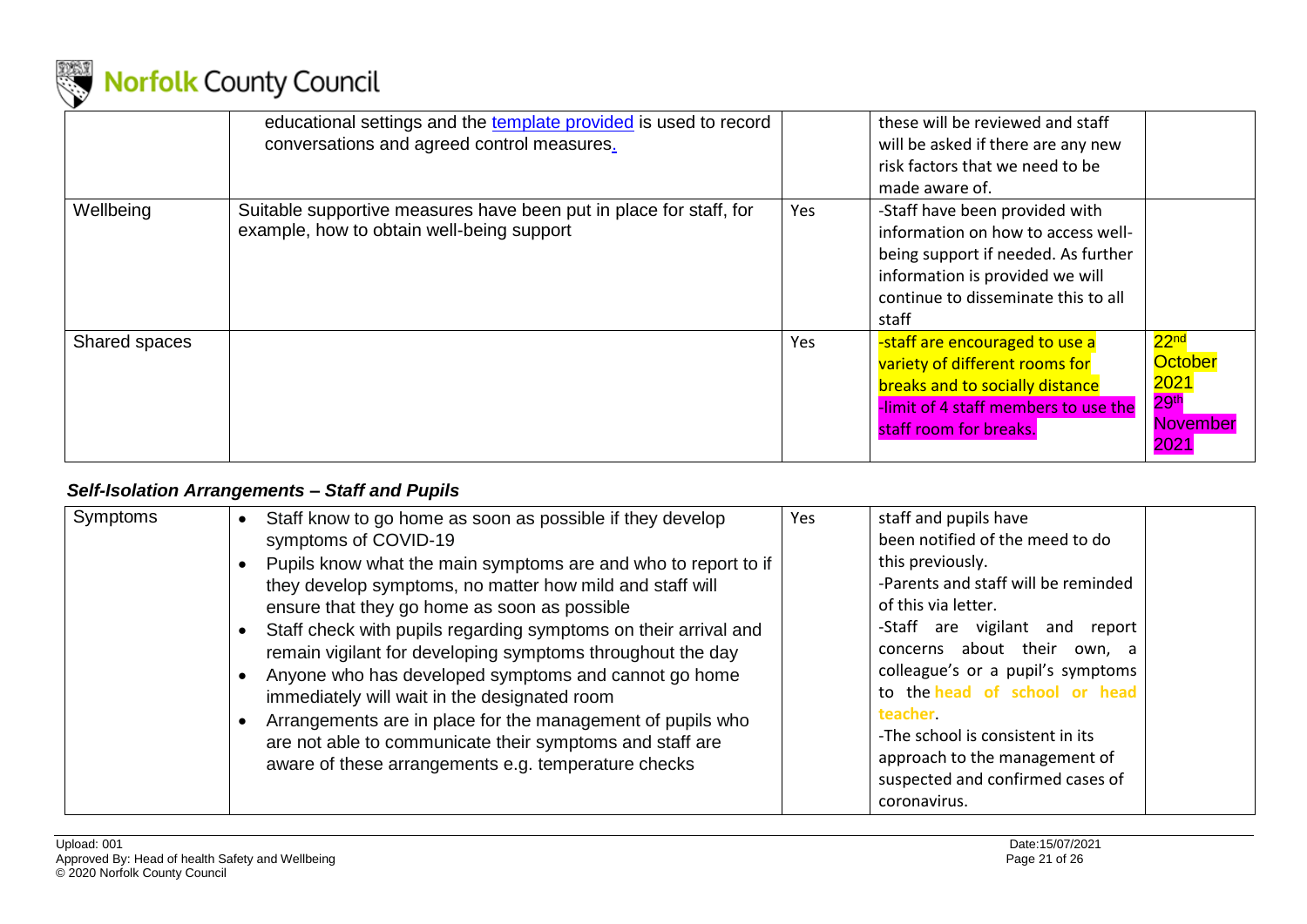

|                            |                                                                                                                                                                                                                                        |            | -on the advice of public health<br>pupils and staff who have an upset<br>tummy (sickness bug) are asked to<br>get a pcr test                                                                                                                                                                                                                                                                                                                                                                                                                                                                                        | 22 <sup>nd</sup><br><b>October</b><br><b>2021</b> |
|----------------------------|----------------------------------------------------------------------------------------------------------------------------------------------------------------------------------------------------------------------------------------|------------|---------------------------------------------------------------------------------------------------------------------------------------------------------------------------------------------------------------------------------------------------------------------------------------------------------------------------------------------------------------------------------------------------------------------------------------------------------------------------------------------------------------------------------------------------------------------------------------------------------------------|---------------------------------------------------|
| Self-isolation<br>criteria | Staff and pupils know that isolation arrangements must be followed:<br>Where notified by NHS Test and Trace<br>In line with travel - Entering the UK<br>If the person has COVID-19 symptoms<br>On receiving a positive LFD or PCR test | <b>Yes</b> | -The DFE letter on track and trace<br>has been sent to parents for their<br>information.<br>-staff are aware that they need to<br>contact track and trace<br>-staff and pupils know that they<br>need to isolate if contacted by<br>track and trace<br>-Staff will be reminded about travel<br>arrangements should this be<br>needed. Staff have been previously<br>reminded them of need to self<br>isolate after a holiday.<br>-If parents submit a holiday request<br>or leave of absence request the<br>EHT will contact them to discuss<br>this and discuss the wider impact<br>this may have on their return. |                                                   |

#### **Collaboration**

### *General Arrangements*

<span id="page-21-1"></span><span id="page-21-0"></span>

| General<br>Arrangements | Arrangements have been put in place to ensure communication<br>and collaboration between pupils, staff, staff representatives<br>(e.g. unions) and parents.<br>Communication routes are publicised and have been formally<br>planned. | Yes | The school communicates with<br>parents via le<br>r as soon as<br>possible about a school closure or<br>partial school closure if there is a |  |
|-------------------------|---------------------------------------------------------------------------------------------------------------------------------------------------------------------------------------------------------------------------------------|-----|----------------------------------------------------------------------------------------------------------------------------------------------|--|
|-------------------------|---------------------------------------------------------------------------------------------------------------------------------------------------------------------------------------------------------------------------------------|-----|----------------------------------------------------------------------------------------------------------------------------------------------|--|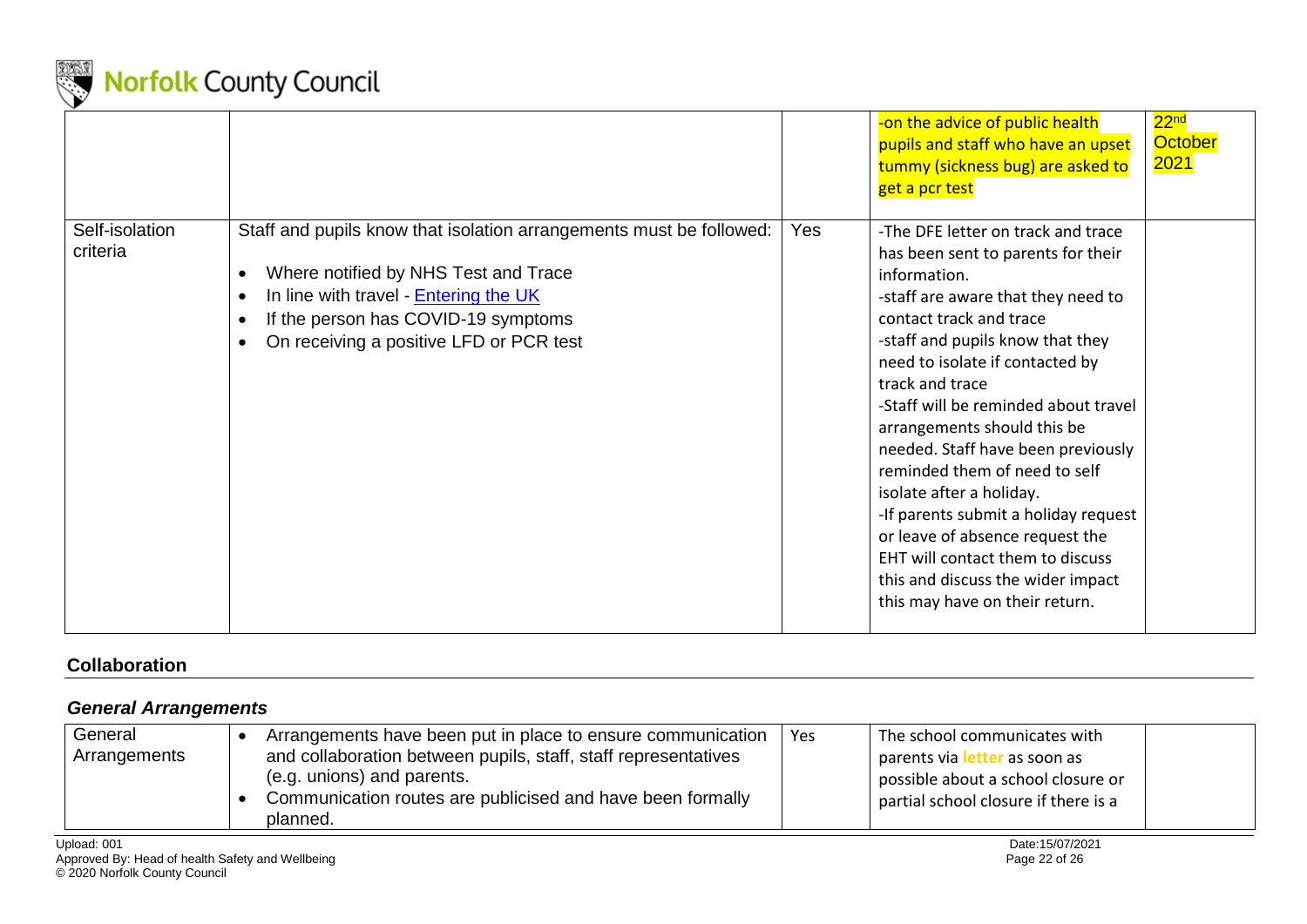

|                                          |                                                                                                                                                                                                                                                                                                                                                                                                                                                                                                                                                                                                                                                            |     | confirmed case within a classroom<br>(either pupils or member of staff).<br>-Schools keep staff, pupils and<br>parents adequately updated about<br>any changes to infection control<br>procedures as necessary.                                                                                                                                                                                       |  |
|------------------------------------------|------------------------------------------------------------------------------------------------------------------------------------------------------------------------------------------------------------------------------------------------------------------------------------------------------------------------------------------------------------------------------------------------------------------------------------------------------------------------------------------------------------------------------------------------------------------------------------------------------------------------------------------------------------|-----|-------------------------------------------------------------------------------------------------------------------------------------------------------------------------------------------------------------------------------------------------------------------------------------------------------------------------------------------------------------------------------------------------------|--|
|                                          | The template letter (Communicating arrangements with parents<br>$\bullet$<br>and parent engagement (primary and Early Years or Secondary<br>Settings) has been completed and sent to all parents/Carers.<br>Where required the setting has added additional information<br>that has been identified in this risk assessment.                                                                                                                                                                                                                                                                                                                               | Yes | -The letter has been written and<br>sent to all parents/carers outlining<br>the plans.                                                                                                                                                                                                                                                                                                                |  |
|                                          | Parents have been communicated with regarding external<br>wraparound care and extra-curricular providers, outlining the<br>measures to look out for and the guidance for parents and carers<br>has been shared to support their decision making                                                                                                                                                                                                                                                                                                                                                                                                            | Yes | -letters were sent to parents<br>regarding this.                                                                                                                                                                                                                                                                                                                                                      |  |
|                                          | The arrangements that have been put in place have considered<br>additional and inclusive support measures where needed, for<br>example, easy read and additional language versions are provided<br>as necessary.                                                                                                                                                                                                                                                                                                                                                                                                                                           | Yes | Where needed letters will be<br>translated etc.                                                                                                                                                                                                                                                                                                                                                       |  |
| All staff instruction<br>and involvement | • Staff have been instructed on the nature of COVID-19 and the<br>reasons that control measures have changed (as outlined in the<br>compliance code)<br>• Local arrangements identified in this risk assessment have been<br>discussed with all staff and they have confirmed they<br>understand the reason for the control measures that are<br>required.<br>• A record is maintained by the setting which details all of the<br>specific areas of instruction and training that have been<br>provided for all members of staff.<br>• All staff have confirmed that they are confident in applying the<br>control measures identified in this assessment. | Yes | -Executive head teacher to send<br>this information to all staff to read<br>-Staff have attended a virtual staff<br>meeting and have all had the<br>opportunity to communicate with<br>me regarding this risk assessment<br>and the listed measures.<br>-Staff have received appropriate<br>instruction including timetables,<br>rotas and re-opening checklist of<br>jobs that need to be completed. |  |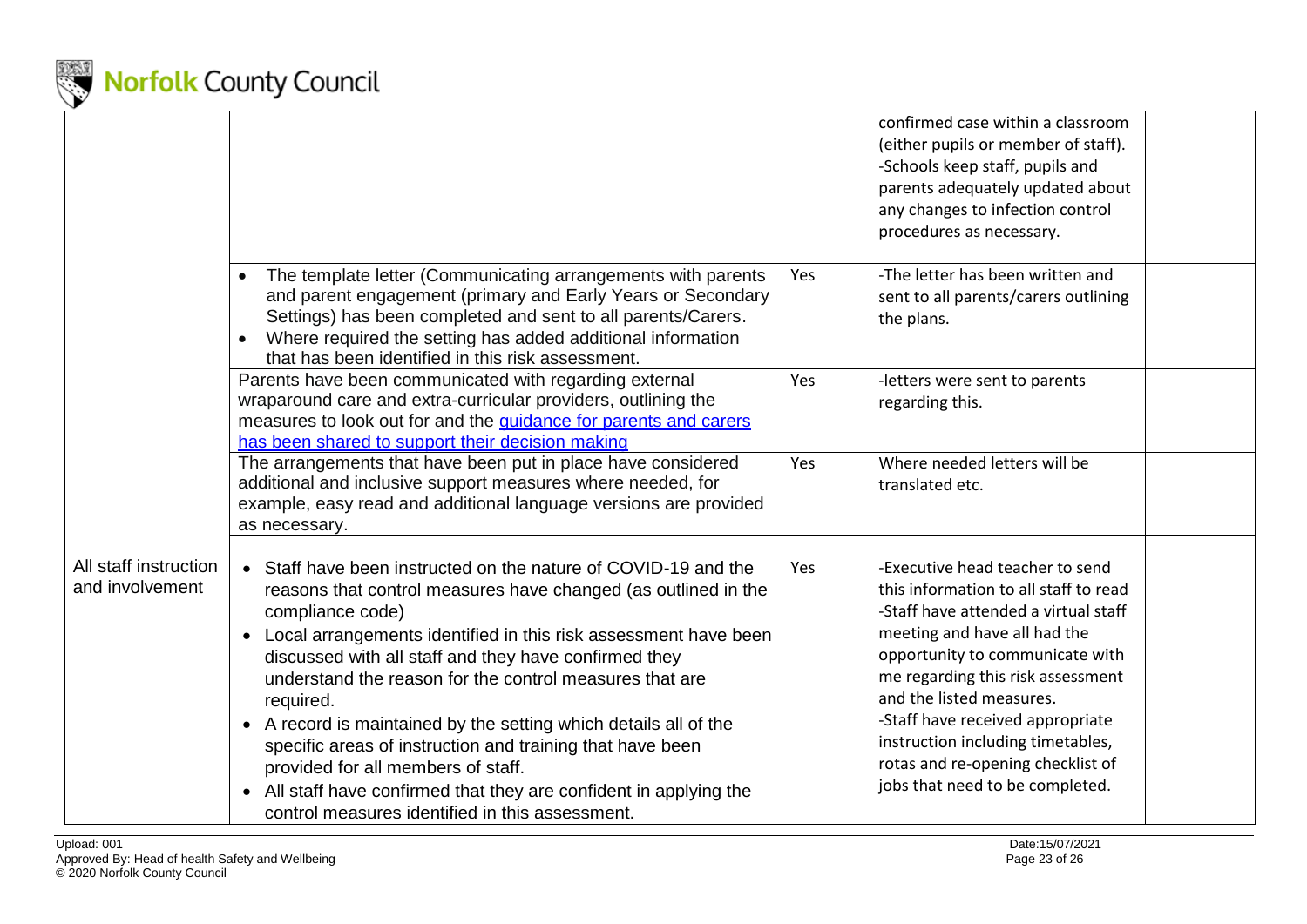

| • Staff have been involved in the practical implementation of this<br>risk assessment (remotely where they are currently not in the<br>setting).<br>• Staff have been given the opportunity to discuss and resolve<br>any concerns that they have. |     |                                                                     |  |
|----------------------------------------------------------------------------------------------------------------------------------------------------------------------------------------------------------------------------------------------------|-----|---------------------------------------------------------------------|--|
| Staff have been advised that there is no need for anything other<br>than normal personal hygiene and washing of clothing following a<br>day in school.                                                                                             | Yes | -staff have received this guidance                                  |  |
| The setting has ensured that particular attention has been paid to<br>new/inexperienced staff, trainees and those with additional<br>significant role changes.                                                                                     | Yes | -new members have staffed have<br>been fully briefed and supported. |  |

#### **Respectful space**

| Consideration has been given to where respectful space can be<br>maintained between people including:<br>Continued cohorting of staff<br>Utilisation of online meetings and training<br>Keeping numbers minimised for in person meetings and training  <br>Reduction of pinch points and areas of congestion<br>Furniture in areas such as reception, meeting rooms, staff<br>rooms and offices has been rearranged to prevent face to face<br>working and support respectful space where possible | <b>Yes</b> | -the foyer will continue to be a one<br>person in at any one time place<br>-additional staff break facilities will<br>still be available.<br>-where possible meetings will be<br>held virtually |  |
|----------------------------------------------------------------------------------------------------------------------------------------------------------------------------------------------------------------------------------------------------------------------------------------------------------------------------------------------------------------------------------------------------------------------------------------------------------------------------------------------------|------------|-------------------------------------------------------------------------------------------------------------------------------------------------------------------------------------------------|--|
|----------------------------------------------------------------------------------------------------------------------------------------------------------------------------------------------------------------------------------------------------------------------------------------------------------------------------------------------------------------------------------------------------------------------------------------------------------------------------------------------------|------------|-------------------------------------------------------------------------------------------------------------------------------------------------------------------------------------------------|--|

#### **Hiring School Premises (and providing premises for club use)**

<span id="page-23-1"></span><span id="page-23-0"></span>

|  | Cleaning and disinfection requirements are established for all | Yes | -if we were to hire the premises |  |
|--|----------------------------------------------------------------|-----|----------------------------------|--|
|  | areas used (premises and equipment)                            |     | this information and cleaning    |  |
|  |                                                                |     | schedule would be provided.      |  |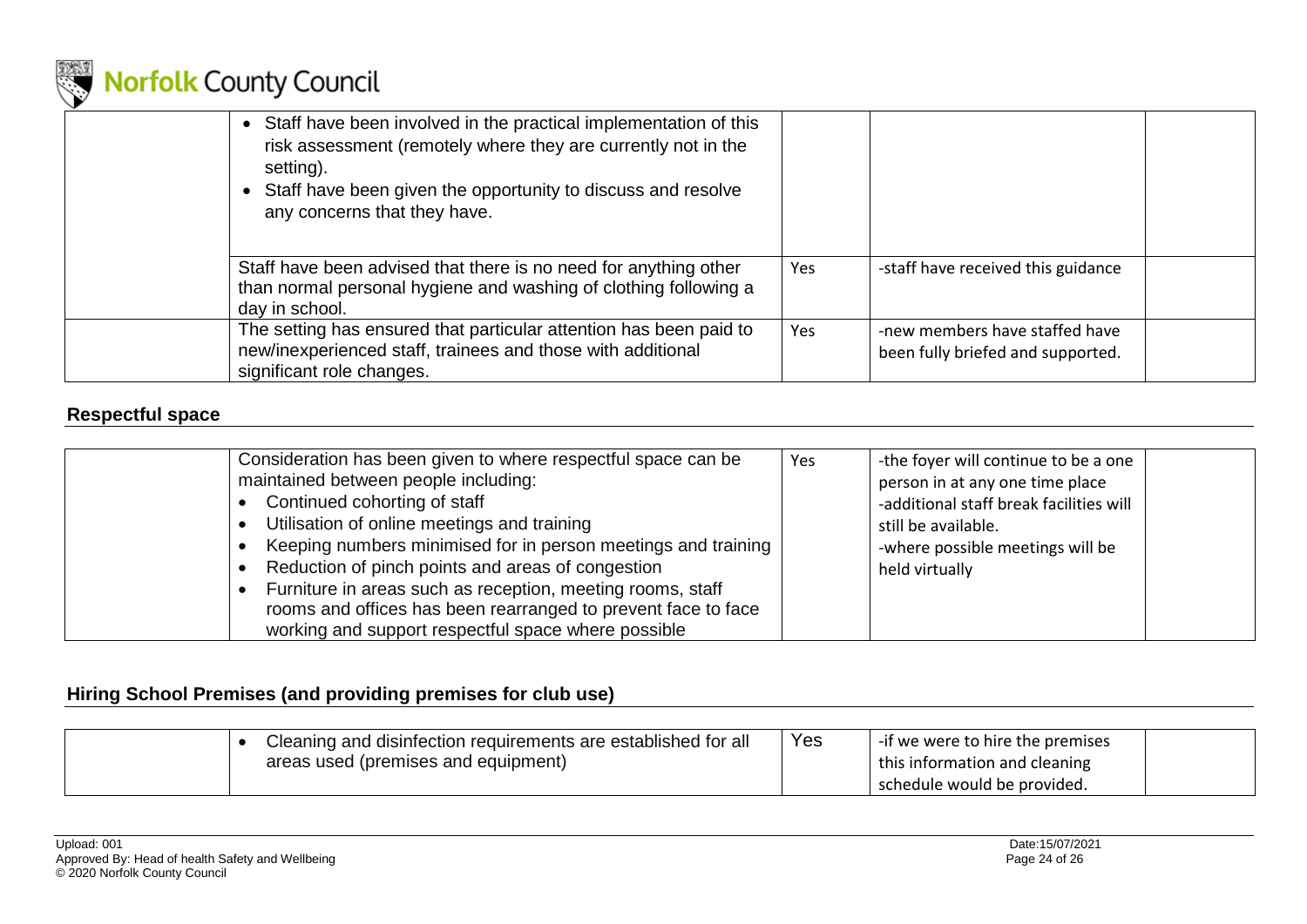

|  | Information about ventilation requirements is provided to the                                                                                                                                                                                                                             | Yes | -if we were to hire the hall this                                                                                                   |
|--|-------------------------------------------------------------------------------------------------------------------------------------------------------------------------------------------------------------------------------------------------------------------------------------------|-----|-------------------------------------------------------------------------------------------------------------------------------------|
|  | user                                                                                                                                                                                                                                                                                      |     | information would be provided                                                                                                       |
|  | The school and user have agreed and confirmed their<br>responsibilities prior to use,<br>The hirer has confirmed that they are following COVID-19<br>control measures for their activities<br>The use of QR codes is encouraged where members of the<br>public take part in the activity. | Yes | -confirmation would be sought in<br>writing<br>-hirers would be required to ensure<br>that all persons attending have<br>signed in. |
|  |                                                                                                                                                                                                                                                                                           |     |                                                                                                                                     |

#### **Review**

| that they are:                           | Arrangements are in place to monitor the control measures to ensure | Yes | -this will be monitored by the<br><b>SBM</b> |  |
|------------------------------------------|---------------------------------------------------------------------|-----|----------------------------------------------|--|
| Effective<br>Working as planned<br>code) | Updated appropriately (reflecting updates to the compliance         |     |                                              |  |

#### *Any other actions that are not listed above*

<span id="page-24-0"></span>

| <b>Assessor's Name:</b> | <b>Manager's Name:</b> |
|-------------------------|------------------------|
| <b>Position:</b>        | <b>Position:</b>       |